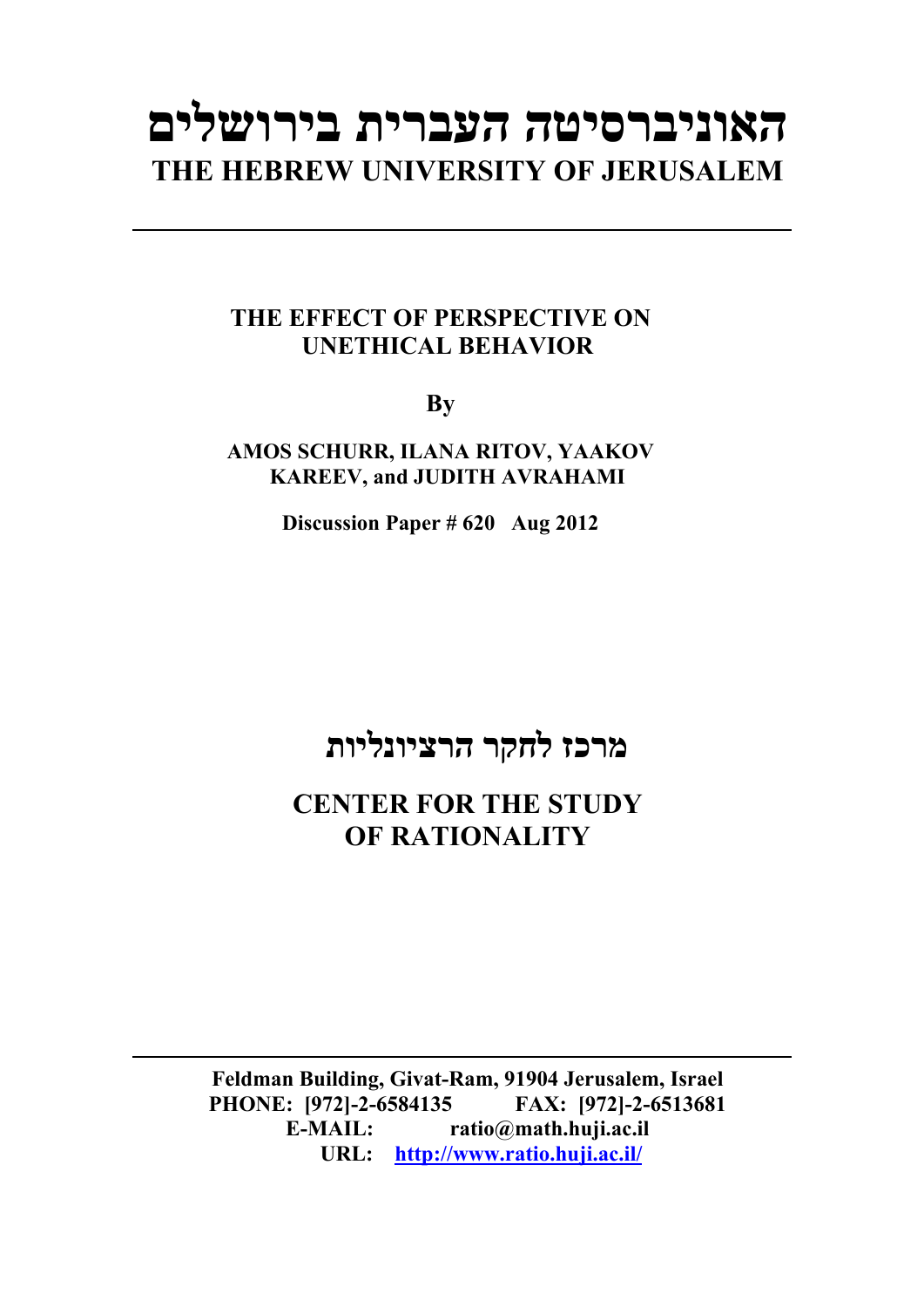Dishonest behavior seems pervasive. For example, the estimated total damage to the American clothing industry from *wardrobing* – the habit of returning purchased clothes after wearing, amounts to \$16 billion annually (Speights & Hilinski, 2005), and the damage to US companies from employee theft and fraud reaches an estimate of \$994 billion a year (Association of Certified Fraud Examiners, 2008). On an individual level, research on lying has found that people lie in some 30% of their daily interactions (dePaulo, Kashy, Kirkendol, Wyer, & Epstein, 1996). In stark contrast to these findings, most people maintain a positive moral self concept (Aquino & Reed, 2002; Bem, 1972; Baumeister, 1998). If being moral is so highly valued in society, why then is unethical behavior so pervasive? In the present research we explore features of the environment and psychological processes that affect moral behavior, and may contribute to the apparent inconsistency.

Several lines of research on dishonest behavior can be identified. One line of research focuses on the moral self-evaluations that underlie unethical behavior (Mazar, Amir, & Ariely, 2008). The primary tenet of this research is that people cheat only to the extent that allows them to maintain a self-concept of integrity. In a typical experiment of this sort, the manipulation acts directly on an individual's selfconcept by tapping into the individual's religious and ideal values, contrasting in-group ethics with outgroup ethics, and so forth (Chance, Norton, Gino, & Ariely, 2011; Gino, Ayal, & Ariely, 2009; Gino, Norton, & Ariely, 2010; Mazar & Zhong, 2010; Mead, Baumeister, Gino, Schweitzer, & Ariely, 2009; Vohs & Schooler, 2008; Shalvi, Dana, Handgraaf, & De Dreu, 2011; Shalvi, Handgraaf, & De Dreu, 2011).

Another line of research focuses on the cognitive processes underlying unethical behavior (Banaji, Bazerman, & Chugh, 2003; Chugh, Bazerman, & Banaji, 2005). The primary tenet of this research is that the same cognitive biases that affect human judgment in general affect individuals' ethical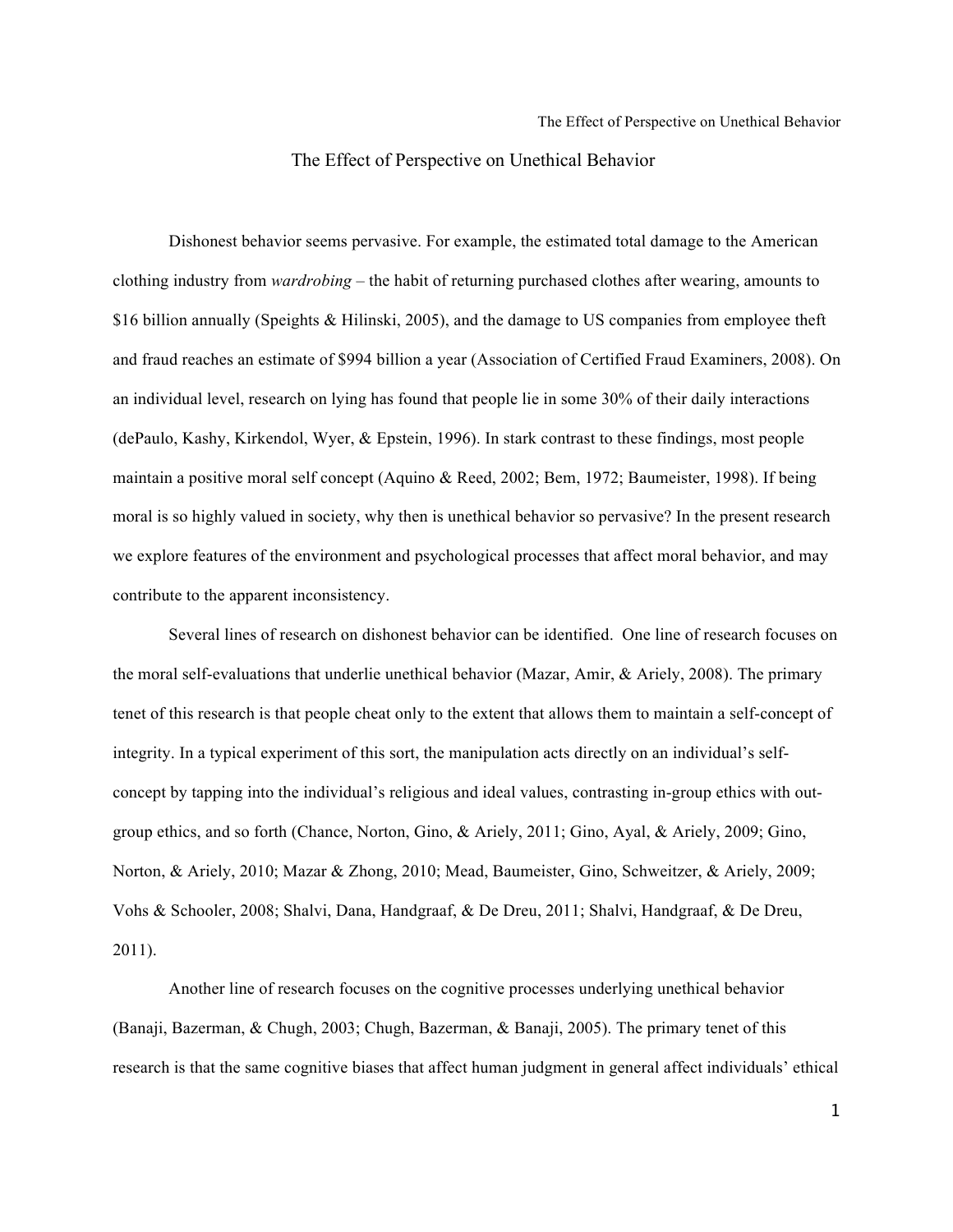behavior as well. In other words, people deviate from their own professed moral standards because they fail to notice that their current behavior violates those standards. Indeed, it has been shown in numerous studies that various individual, situational, and organizational factors inhibit the ability to notice the fact that one is engaged in actions that actually violate his/her own ethical standards (Cain, Loewenstein,  $\&$ Moore, 2005; Gino & Bazerman, 2009; Gino, Shu, & Bazerman, 2010; Kern & Chugh, 2009; Tenbrunsel & Messick, 2004).

The current research focuses on what we regard as a major factor in determining the extent of one's (dis)honest behavior. Our thesis is that the individual's perspective – whether narrow or broad – is an important determinant of the extent of (dis)honest behavior. We suggest that unethical behavior is pervasive, in part because individuals usually adopt a narrow perspective: They tend to consider each choice they make in isolation, independent of all other choices. Because of this, individuals are not aware of the aggregated implications of their recurrent dishonest acts. From this argument it also follows that individuals are less likely to behave dishonestly when they consider their choices in the aggregate – from a broad perspective.

Our proposal that perspective is a major determinant of dishonest behavior is in agreement with the theories discussed above. First, in line with the theory of self-concept maintenance (Mazar, Amir,  $\&$ Ariely, 2008) people adopting a narrow perspective, considering each decision in isolation, are more likely to continually reset their moral self-evaluation measure. As such, their evaluations of their own unethical behavior are unlikely to exceed their self accepted norms of (dis)honest behavior. Second, in line with the theory of bounded ethicality (e.g. Chugh, Bazerman, & Banaji, 2005) a broad perspective may raise the salience of unethical behavior by drawing attention to the aggregate of one's dishonest acts.

Our research contributes to the broader program of research on the psychology of unethical behavior by examining how the individual's own perspective, namely his/her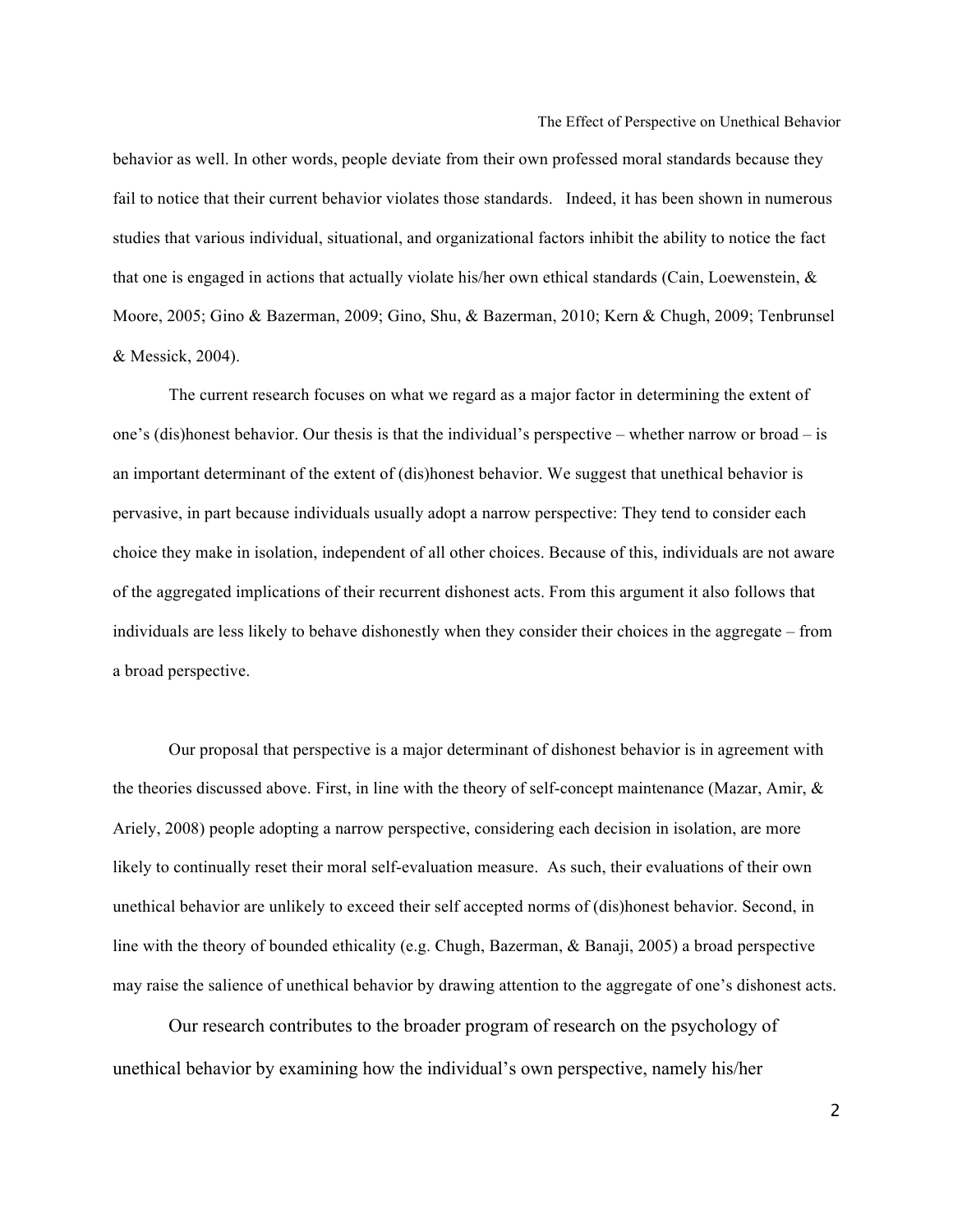evaluation system affects (dis)honest behavior. Evidence in support of the idea that broad and narrow perspectives induce different mindsets can be found in research on joint vs. separate evaluations. This research shows that when individuals evaluate one option at a time, as they do in separate evaluations, they are more likely to be affected by their emotional reaction, and make judgments and choices that are based on what they want to do. In contrast, when individuals evaluate two or more options simultaneously, as they do in joint evaluations, they are more likely to make reasoned judgments that reflect their beliefs about what they should do. The two different processes may ultimately result in a reversal of preferences (Bazerman, Moore, Tenbrunsel, Wade-Benzoni, & Blount, 1999; Irwin, Slovic, Lichtenstein, & McClelland, 1993; Ritov & Baron, 2010; Slovic, Finucane, Peters, & MacGregor, 2002). Ritov and Baron (2010) provided demonstration of preference reversals between joint and separate evaluations and their relation to emotions. In this research they asked participants to prioritize separately one at a time - or jointly, issues relating to human health problems and environmental problems (e.g. skin cancer and national parks). The problems differed in the emotion responses that they triggered. When presented separately, most participants prioritized the stronger emotional options higher than the weaker options. When presented jointly, preferences reversed, most participants prioritized the weaker emotional options higher than the weaker options.

Building on this line of research, we suggest that when focusing on the specific and immediate consequences of one's choices, as is the case when adopting a narrow perspective, one is more likely to make the impulsive "want" choice and commit a dishonest act. In contrast, when looking at the aggregate consequences of one's choices, as is the case when adopting a broad perspective, one is more likely to make the reasoned "should" choice and adhere to his or her ethical standards.

Recent research provides stronger support for the idea that different perspectives – induced by either choice procedure or priming – yield different choice patterns: Participants who adopted a narrow perspective made riskier and more challenging choices than did participants who adopted a broad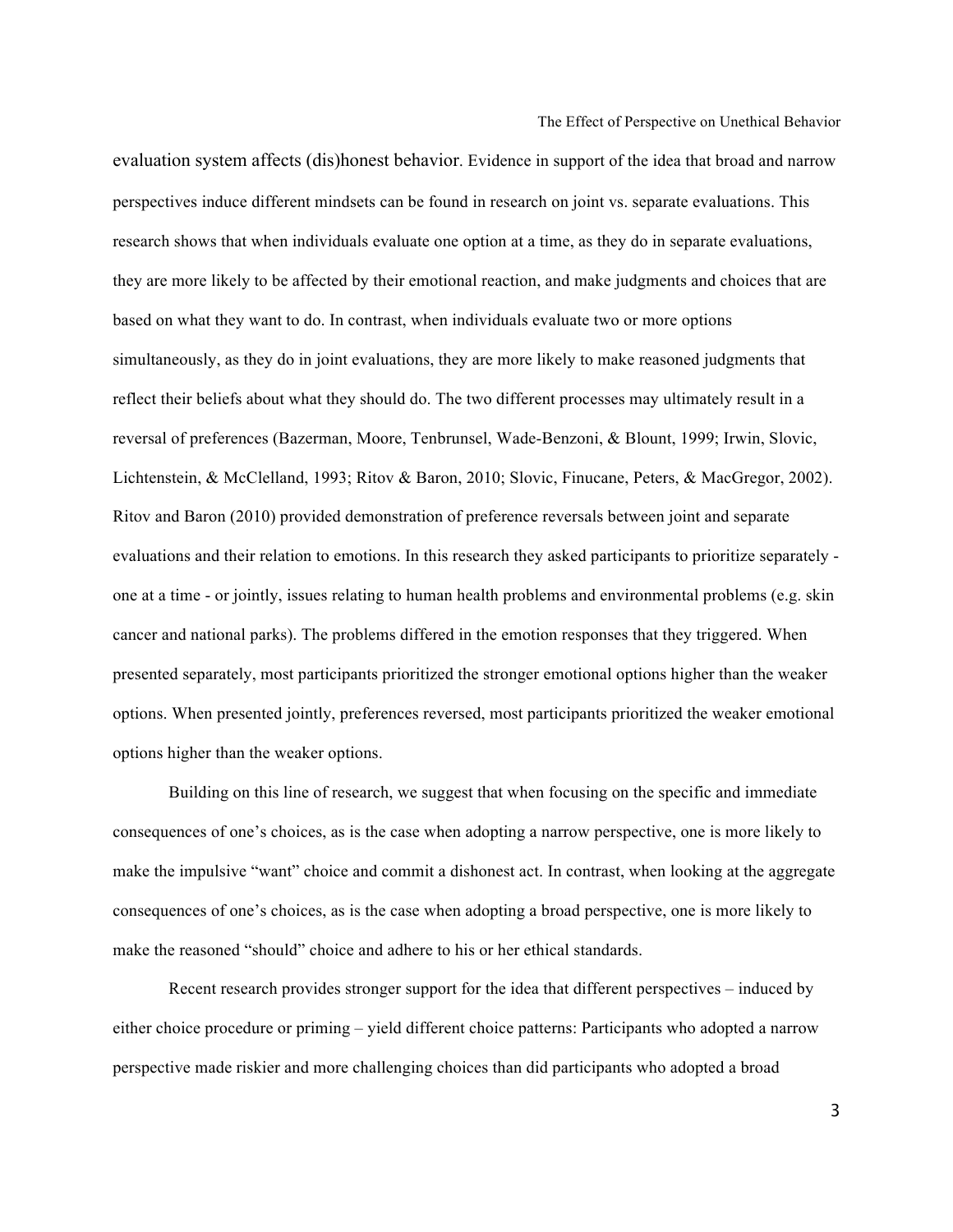perspective (Schurr, Avrahami, Kareev, & Ritov, 2012; Schurr, Rodensky, & Erev, 2012). For example, Schurr et al. (2012) demonstrating that the tendency to exert effort and to take risks depends on the adopted perspective: Participants who adopted a narrow perspective, by making sequential repeated ongoing choices tended to take greater risks and exert more effort than participants who adopted a broad perspective, by planning their next set of choices.

In sum, we propose that perspective has a profound effect on ethical behavior, and that a narrow perspective will induce more unethical behavior than a broad perspective. We tested this hypothesis in four experiments in which perspective was manipulated, either through choice procedures or through priming.

#### **Experiment 1a: The Effect of Choice Procedure**

Experiment 1a was designed to test the hypothesis that perspective, as operationalized by choice procedures has an effect on the ethicality of behavior.

#### Method

l

Design and procedure. To test the relationship between the perspective that is induced by choice procedure and dishonest behavior, we used the "*Is that the answer you had in mind?"* trivial pursuit game<sup>1</sup>. The game resembles a computerized trivial pursuit style game, but the basic task is different from that in the regular game. Participants playing the game are presented with a four-alternative multiplechoice question and instructed to silently think of the correct answer. After indicating that they are ready with an answer, participants are presented with the correct answer and asked whether it was the answer they had in mind. Thus, participants may face an ethical dilemma, if the answer they thought of was incorrect, because they can profit by falsely indicating that they knew the correct answer.

<sup>&</sup>lt;sup>1</sup>This name was not used, of course, when the game was described to the participants.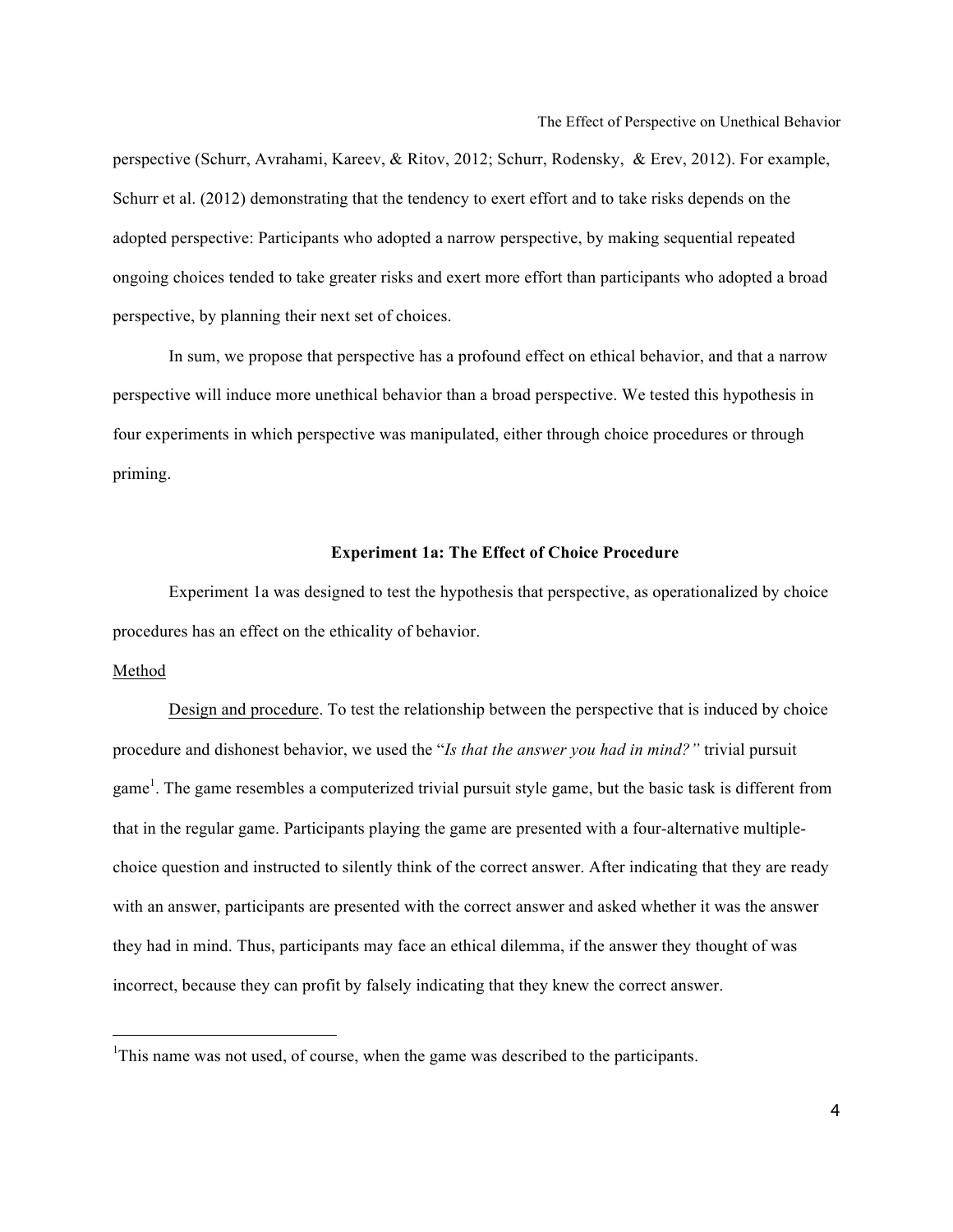The game is played in two stages, each consisting of 20 trials composed of easy and difficult questions (for schematic illustration of the procedure see Figure 1). The first stage is a "practice stage," when participants are presented with easy and difficult questions in an alternating order. This stage familiarizes participants with the task and the difficulty level of easy and difficult questions; and provides investigators with a base level of performance when there is no monetary incentive to cheat.<sup>2</sup>



Figure 1: the experimental design used in Experiments  $1a - 1c$ .

Following the practice stage, the participants engaged in the "actual game". During this stage participants were paid according to their self-reported success. Reporting a correct answer to a difficult question yielded a higher reward than reporting a correct answer to an easy one (3 New Israeli Shekels (NIS) vs. 1 NIS; 1 NIS equals approximately \$0.25).

At this stage we introduced a manipulation that was designed to prompt either a narrow or a broad perspective of the participant's actions. We did it by letting participants decide how many difficult and how many easy questions they would face in one of two different ways: Participants in the *Narrow* 

 $2^{\circ}$  Of course performance in the practice stage could also include cheating for different reasons like to maintain favorable self image. In the current research we focus on cheating due to monetary incentives. In this respect our measure is more conservative.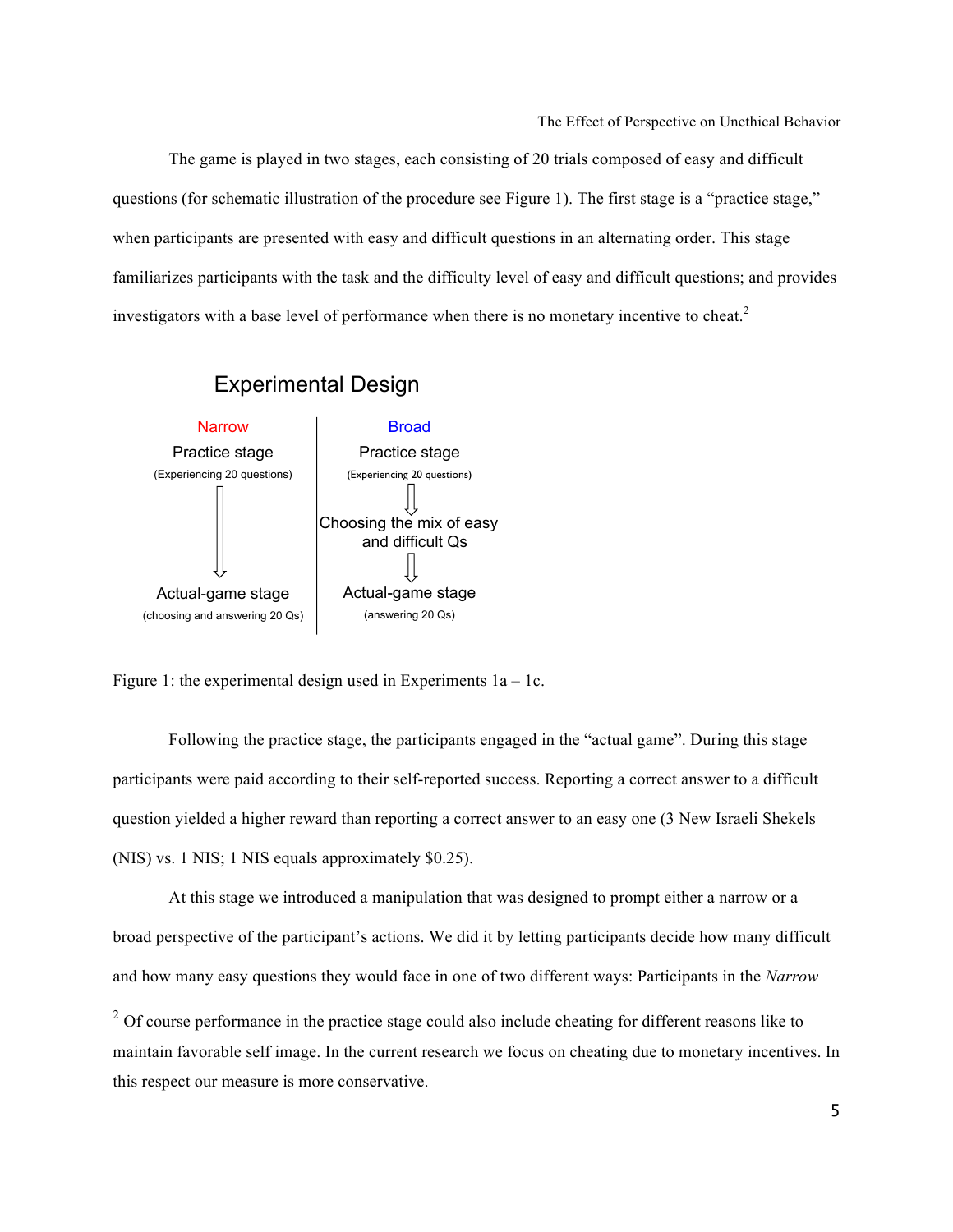condition chose the difficulty level of the upcoming question (easy or difficult) before each trial. Participants in the *Broad* condition chose in advance, before the start of the second stage, how many questions from each difficulty level they would face; the questions were then presented in a random order, according to their initial plan. . The participants knew the difficulty level of each question they were facing. It is important to notice that although the request to plan ahead is expected to induce a broad perspective, predicted to enhance ethical behavior, the question itself was not at all directed at the ethical aspect of each of the decisions. Furthermore, participants in both conditions performed the same task of indicating, after each question, if the correct answer was the answer they had thought of. Hence the possibility to misreport a specific answer was equally present in the two conditions.

Throughout the experiment, we tried to decrease the social concerns involved with cheating (see, Mazar et al., 2008) by maintaining high standards of privacy, such as leaving the participants alone during the whole experiment. The only contact between the participants and the experimenter was at the beginning of the experiment, and then again at the end for payment.

It is also important to note that the nature of the task did not allow us to determine whether a certain participant cheated on any particular problem. However, because the knowledge called for in solving trivial pursuit questions was not expected to improve between the practice stage and the actual game stage, we reasoned that an increase in the reported number of "correct" answers between the two stages would indicate cheating, most likely caused by the monetary incentive. Thus, our measure of cheating was based on a comparison of the reported success in the practice stage and the actual game stage.

Participants: Sixty students participated in the experiment (30 males and 30 females). The participants were recruited through signs inviting students to participate in an interesting experiment for a monetary reward. They were randomly assigned to one of the two experimental conditions, with the goal of assigning an equal number of males and females to each condition.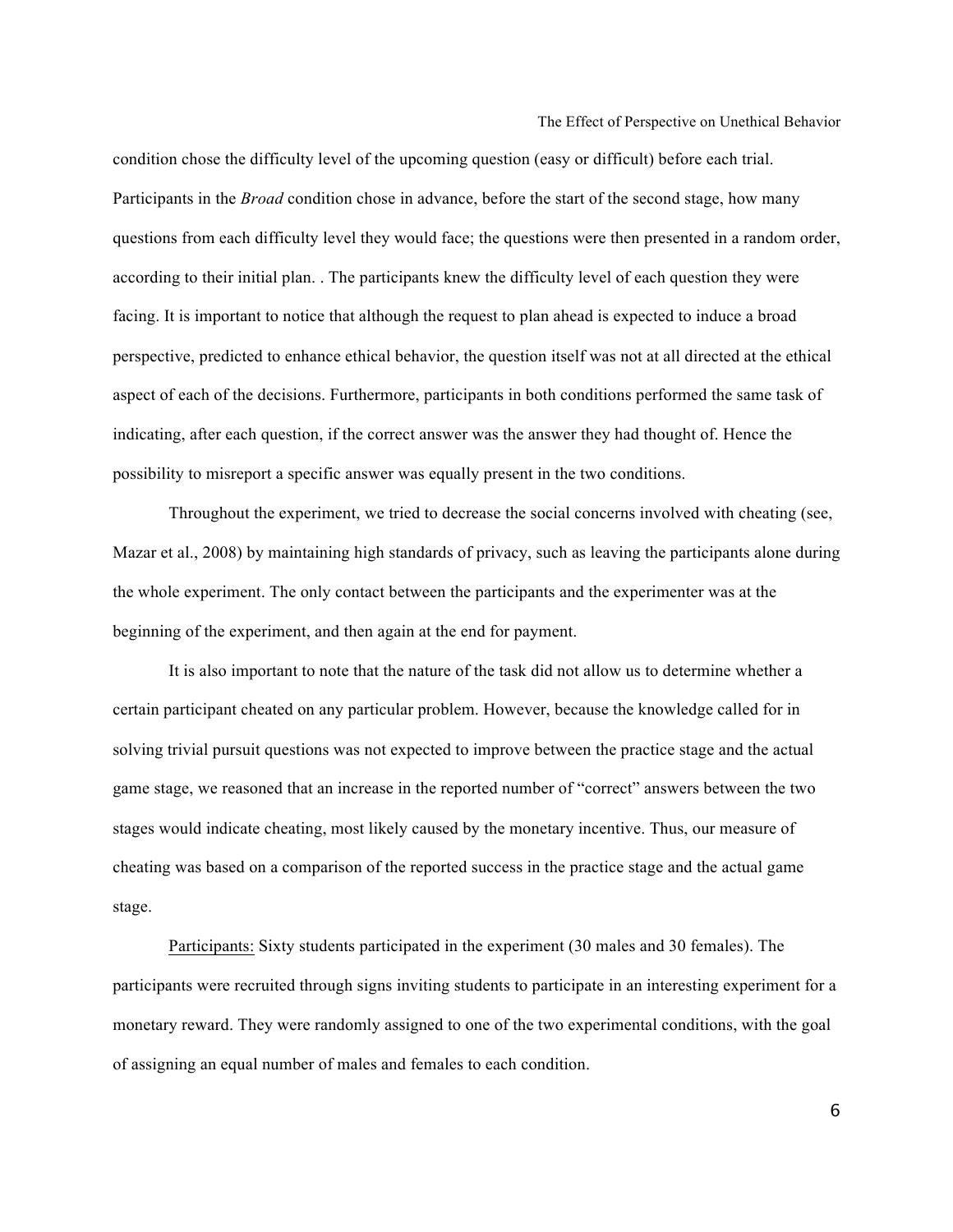Materials: The materials used in the experiment consisted of 60 four-alternative general knowledge questions. One half were classified as easy and the other half as difficult. These questions were selected from an initial larger pool of 170 questions following a preliminary study. In the preliminary study the 170 questions were partitioned into sets of 20 questions each. Every set was answered by at least 25 students. These students received a show up fee of 5 shekels and a bonus for correctly answering more than 15 questions. On the basis of the preliminary study, we chose 30 questions that were correctly solved in 68% (s.d = 0.10) of the cases and classified them as easy questions. Thirty questions that were correctly solved in 27% (s.d = 0.07) of the cases were classified as difficult. An example of an easy question is: "The Portrait of Dorian Gray"<sup>3</sup> is a novel by: A. Rudyard Kipling. B.Edgar Allan Poe. C. Mark Twain D. Oscar Wilde. An example of a difficult question is: Samuel Langhorne Clemens is better known as: A. Rudyard Kipling. B.Edgar Allan Poe. C. Mark Twain. D. Oscar Wilde.

#### Results

1

Manipulation check. In order to support our assertion that that the *Narrow* and *Broad* choice procedures actually induced narrow and broad perspectives, we tested their effects on responses to the Hebrew adapted version of the Vallacher and Wegner, (1989) Behavior Identification Form (BIF). This measure was used to assess the level at which individuals identified actions. It is known to have high internal consistency (Cronbach's  $\alpha$  = 0.85). An example of an item in the questionnaire is the request to classify "making a list" as either "writing things down" (low level) or as "getting organized" (high level). We regard the low level mindset as corresponding to the narrow perspective and the high level as corresponding to the broad perspective.

Forty students, none of whom participated in any of our other experiments, played the *Narrow* or the *Broad* version of a computerized trivial pursuit game. We used a game similar to the one used in

<sup>&</sup>lt;sup>3</sup> The novel is part of the curriculum in Israeli schools.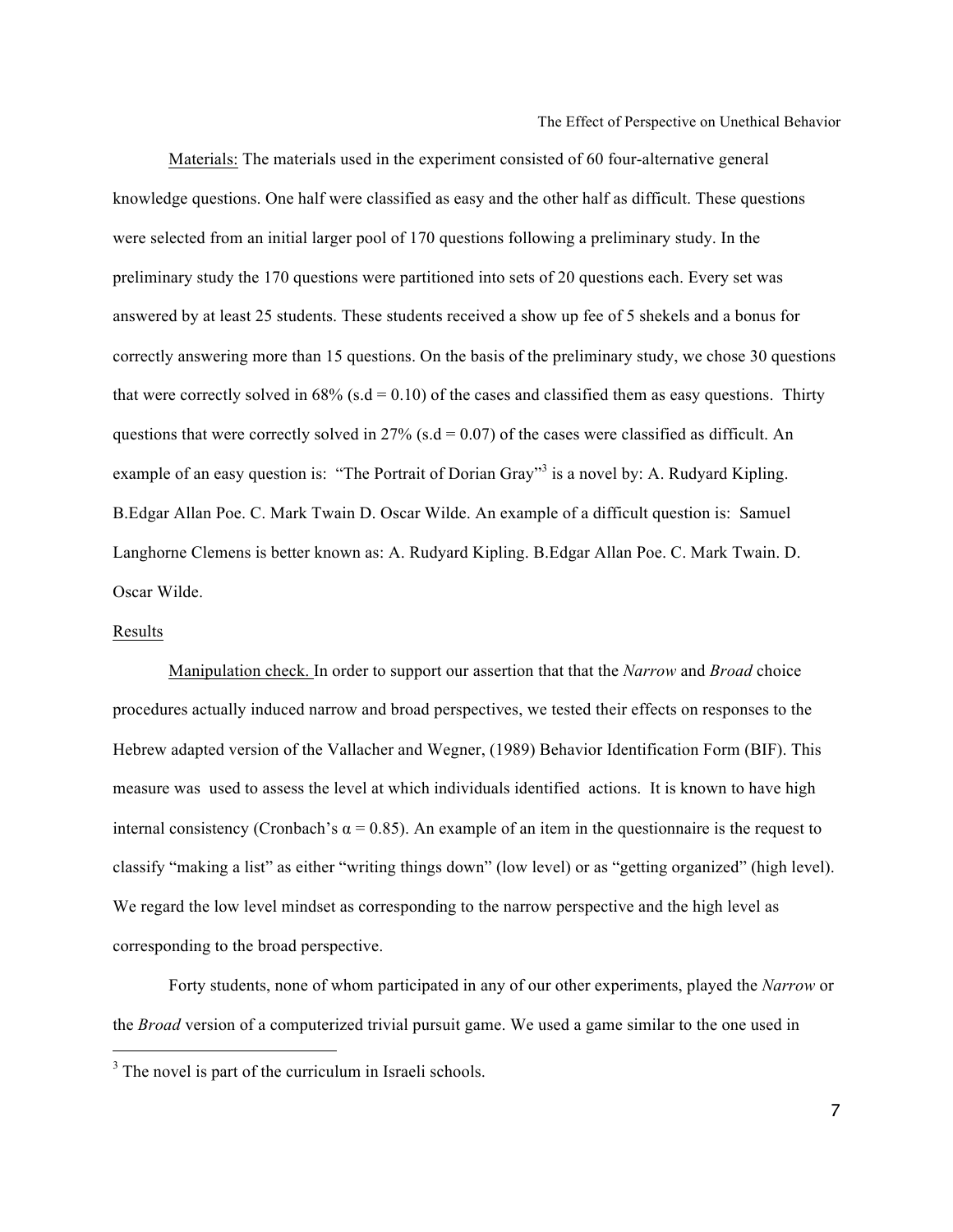Experiment 1a, except that the participants had to actually indicate their answers. Participants then completed the Hebrew-adapted version of the Vallacher & Wegner, (1989) BIF questionnaire.

Our prediction was that participants playing the *Broad* version of the game would choose more high-level items in the questionnaire than would participants playing the *Narrow* version of the game. The results supported our prediction: The mean proportion of choices of high-level descriptions was higher in the *Broad* version of the game than in the *Narrow* version ( $M = 0.61$ , sd = 0.18 vs.  $M = 0.53$ , sd=0.19). A t-test revealed a significant difference between the *Broad* and *Narrow* conditions (t(22) = 2.23,  $p < 0.05$ ), supporting the claim that the choice procedure has the expected effect on participants' perspectives.

Assessment of the level of cheating in the main experiment: To assess the extent of cheating, we calculated the change in reported success across the two stages. Specifically, for each participant, we calculated the change in the proportion of questions reported to have been answered correctly: A change score was computed separately for easy and difficult questions, and then weighted by the proportion of questions of each type in stage two, to obtain a normalized score in the range of  $-1$  to  $+1$ . Specifically the weighted improvement measure (WIM) was calculated using the following formula:

$$
WIM = \frac{n_E(e_{stage2} - e_{stage1}) + n_D(d_{stage2} - d_{stage1})}{N}
$$

Where

 $N =$ Total number of questions in the actual game stage  $n_E$  = Number of easy questions chosen in the actual game stage  $e_{stage1}$  = Proportion of correct answers to easy questions in the practice stage  $e_{stage2}$  Proportion of correct answers to easy questions in the actual game stage  $n_D$  = Number of difficult questions chosen in the actual game stage  $d_{stage1}$  = Proportion of correct answers to difficult questions in the practice stage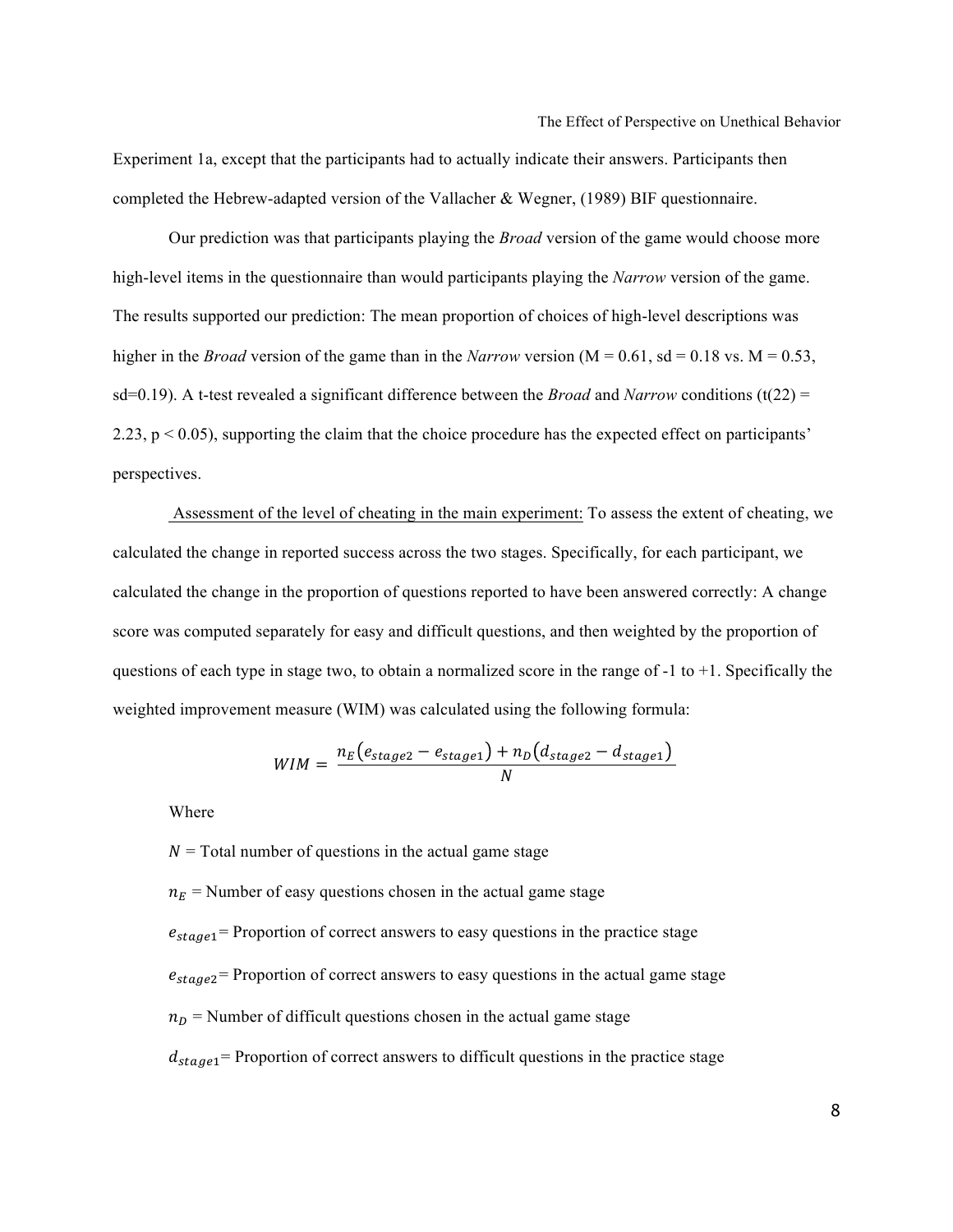$d_{stage2}$  Proportion of correct answers to difficult questions in the actual game stage To illustrate, a participant who claimed to have solved correctly 6 out of 10 easy questions and 3 out of the 10 difficult questions in the practice stage, chose 6 easy and 14 difficult question in the actual game, and reported having solved 5 out of the 6 easy questions and 7 out of the 14 difficult questions, would get a score of:

$$
\frac{6\left(\frac{5}{6}-\frac{6}{10}\right)+14\left(\frac{7}{14}-\frac{3}{10}\right)}{20}=0.21
$$

A positive score on this measure indicates an improvement in the actual game relative to the practice stage, whereas a negative score indicates a lower success rate in the actual game relative to the practice stage. A score of +1 would indicate that the participant reported having failed to answer any of the questions in the first stage, but reported success in all the questions in the second stage. If the monetary incentive in the actual game stage had no effect on reported success, then there would be no difference between the two stages and the average change score would be 0. Finally, if the choice procedure had no effect on reported success, then the change scores in the two conditions would not significantly differ from each other.

The main results of this experiment are summarized in the left columns of Table 1. The improvement in reported success in the Narrow condition  $(M = 0.084, sd = 0.13)$  was significantly higher than that in the Broad condition (M = -0.04, sd = 0.13; t(58) = 2.57, p<0.05) suggesting that participants in the Narrow condition misreported having correctly answered more questions than did participants in the Broad condition. To test whether the change in reported success – between practice and game stage – was significant, we examined whether the WIM scores were significantly different from zero. A one-sample ttest revealed that, the mean WIM score in the Narrow condition was significantly different form zero  $(t(29) = 3.49, p<0.01)$ , whereas the mean score in the Broad condition was not  $(t(29) = -0.146, p = n.s)$ .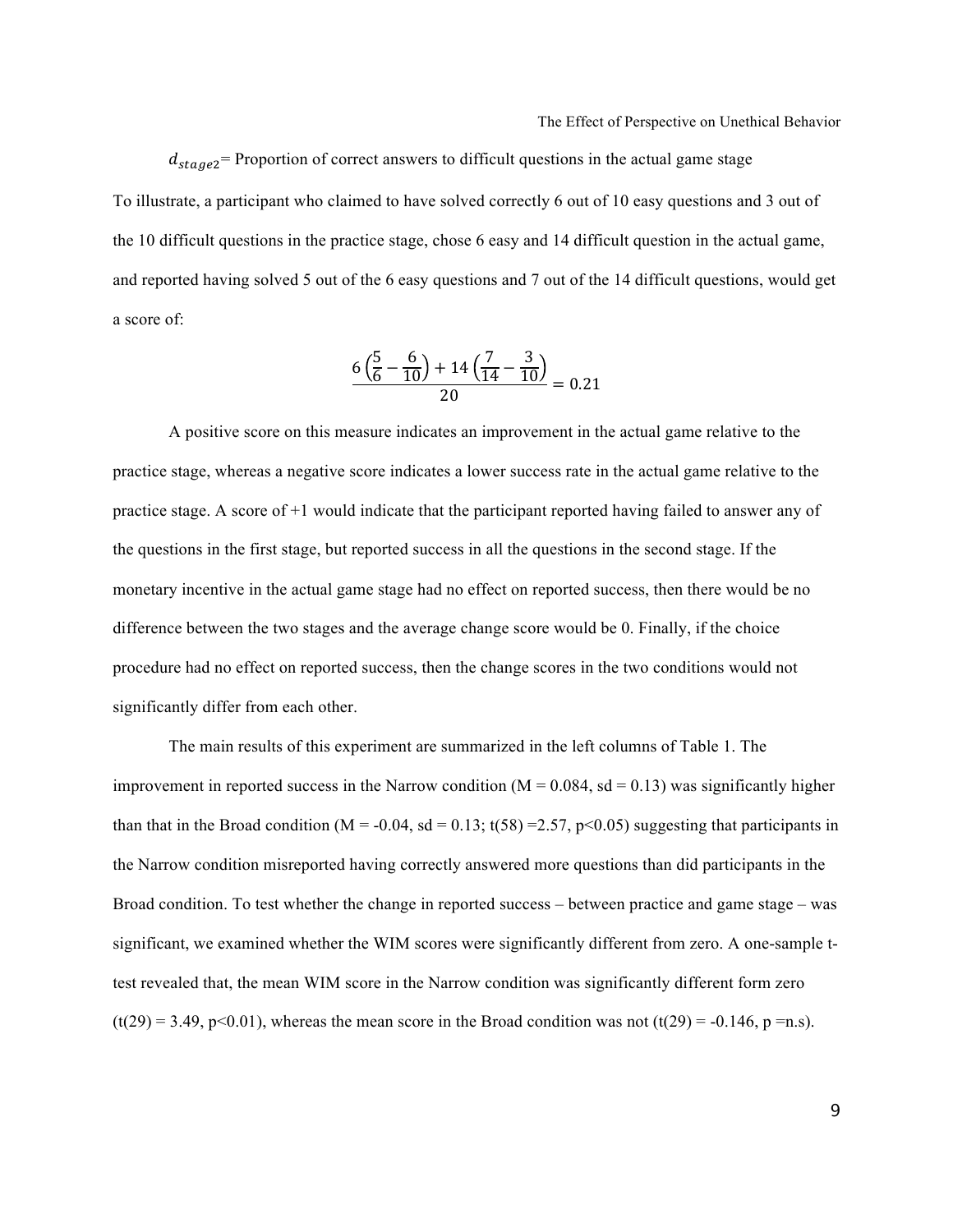These results show that perspective affected the tendency to engage in unethical behavior, with a narrow perspective increasing that tendency.

An alternative explanation for the results of Experiment 1a is that participants who adopted a narrow perspective did not deliberately cheat, but rather after seeing the correct answer experienced the hindsight bias (Fischhoff, 1975). – a "I knew it all along" kind of feeling. Experiment 1b was designed to test this alternative explanation.

#### **Experiment 1b: Controlling for hindsight bias as an alternative explanation**

The method of Experiment 1b was identical to that of Experiment 1a, except that participants were also requested to write down the answer they had thought of before seeing the correct answer. This ensured that a "correct answer" could not have been evoked by a hindsight bias.

Participants. Forty students participated in the experiment (20 males and 20 females). The participants were recruited through signs inviting students to participate in an interesting experiment for a monetary reward. Students were randomly assigned to one of two experimental conditions with the goal of assigning an equal number of males and females to each condition. None of the participants took part in any of our other experiments.

#### Results

The second-left column in Table 1 presents the main results of Experiment 1b. It shows that the mean WIM score in the Narrow condition ( $M = 0.117$ , sd = 0.18) was significantly greater than the mean score in the Broad condition ( $M = -0.01$ , sd = 0.18; t(38) = 2.03, p<0.05) suggesting that participants in the Narrow condition misreported more correctly solved questions than did participants in the Broad condition. As in Experiment 1a, to test whether the increases in participants' reports in the two experimental conditions were above chance level we tested whether their WIM scores were significantly greater than zero. Once again, the WIM score was significantly greater than zero in the Narrow condition  $(t(19) = 2.84, p<0.01)$ , but not in the Broad condition  $(t(19) = -0.25, p = n.s)$  suggesting that, as in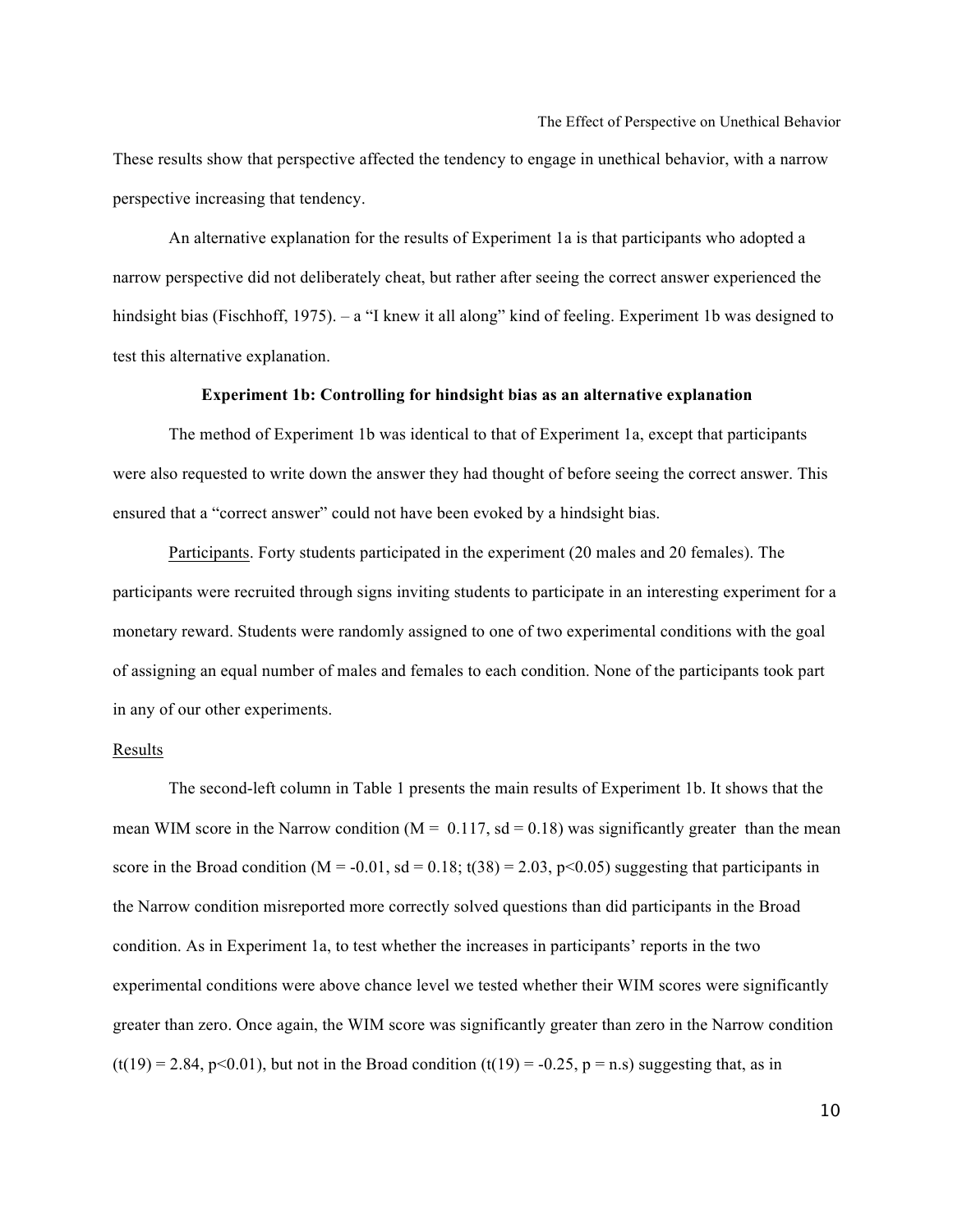Experiment 1a, only participants in the Narrow condition cheated. Finally, to verify that the experimental manipulation in Experiment 1b yielded the same pattern as in Experiment 1a, we compared the experiments by an ANOVA model with WIM as the dependent factor and experiment (1a, 1b) and condition (Narrow, Broad) as between-subjects factor. The analysis revealed a significant intercept  $(F(1,96) = 9.697, p < 0.01, \eta^2 = 0.092)$  showing that on average participants in both experiments reported more correct answers in the second, for pay stage than in the practice stage. A significant effect of Condition (F(1,96) = 10.61, p < 0.01,  $\eta_p^2$  = 0.10) reflects the fact that participants in the Narrow condition showed greater increase than participants in the Broad condition. Importantly, neither Experiment (F(1,96) = 0.305, p = n.s,  $\eta_p^2$  =0.00) nor the interaction between Experiment and Condition  $F(1,96) = 0.22$ ,  $p = n.s$ ,  $\eta_p^2 = 0.00$ ) yielded significant results, suggesting that with respect to our main experimental manipulation, the two experiments yield similar pattern of results. Thus, we can rule out hindsight bias as an alternative explanation.

Both Experiments 1a and 1b provided participants with monetary incentives to misreport the correctness of their answers. Would the observed effect of perspective still hold without such incentives? Experiment 1c addressed this question.

#### **Experiment 1c: The effect of monetary incentive on dishonest behavior**

The method of Experiment 1c was again identical to that of Experiment 1a, except that participants were awarded a flat fee of 20 NIS, regardless of their reported success.

Participants. Forty-eight students participated in the experiment (24 males and 24 females). The participants were recruited through signs inviting students to participate in an interesting experiment for a monetary reward. They were randomly assigned to one of the two experimental conditions, with the goal of assigning an equal number of males and females to each condition. None of the participants took part in any of our other experiments.

#### Results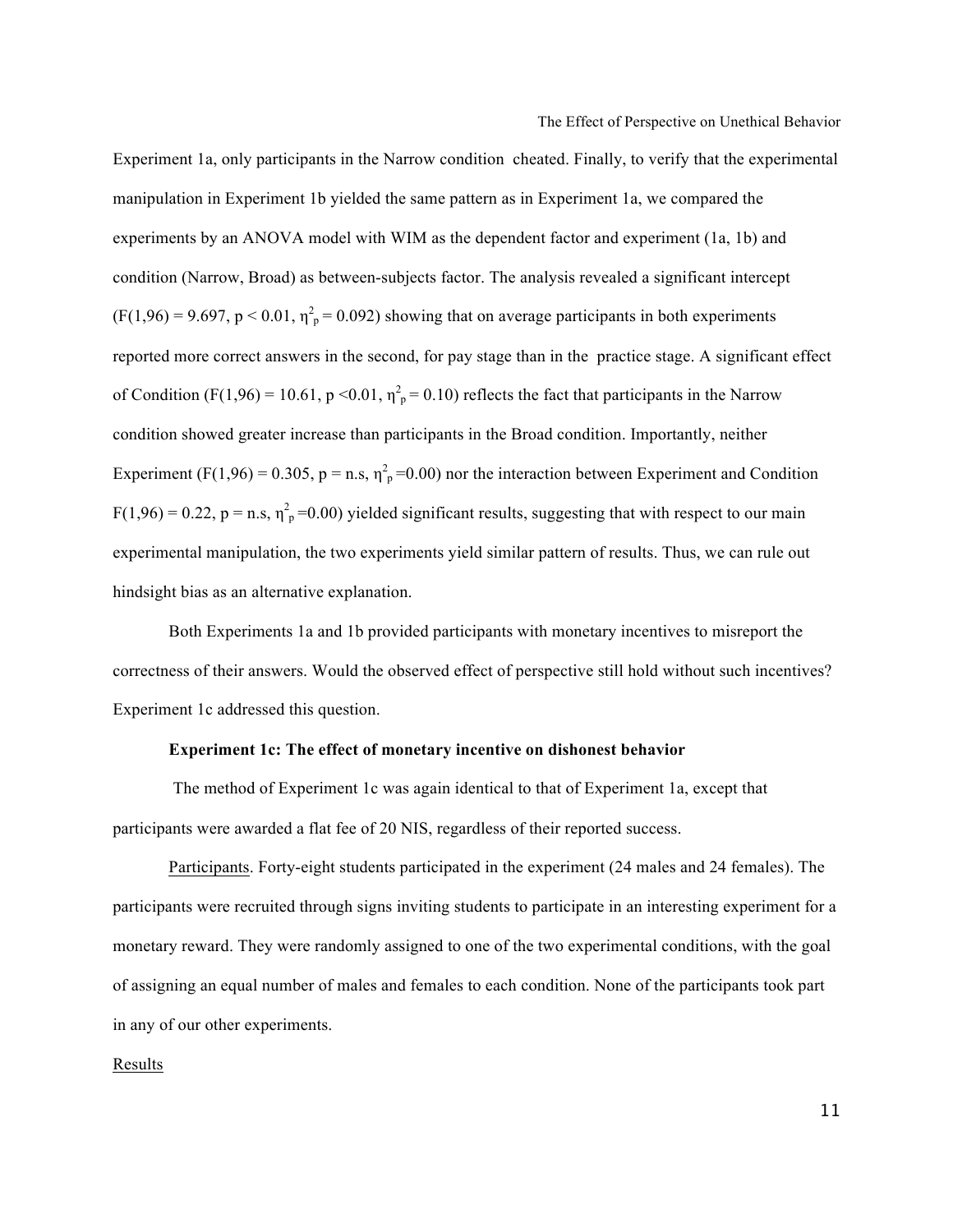The next-to-last column of Table 1 presents the results of Experiment 1c. Again, there was a significant difference in WIM scores. The mean WIM score under the Narrow condition ( $M = 0.00$ , sd = 0.10) was significantly higher than the mean WIM score under the Broad condition ( $M = -0.06$ , sd = 0.12;  $t(46) = 2.136$ , p<0.05). The mean WIM score under the Narrow condition was not significantly different from zero (t(23) = 0.212, p=n.s), whereas whereas the mean WIM score under the Broad condition was significantly lower than zero (t(23) = -2.599, p<0.05). Although this difference was not predicted, it may indicate that unethical behavior in the practice stage was diminished by the broad manipulation in the actual game stage. Still the difference between choice procedures was also evident here. It is worth noting that the overall change in reported success was lower in both conditions than in Experiments 1a and 1b. An ANOVA with WIM as the dependent factor and Experiment (1a and 1b vs. 1c) and Condition (Narrow, Broad) as between-subjects factors revealed a significant main effect of Experiment ( $F(1,144)$ ) = 9.557, p<0.01,  $\eta_p^2$ =0.062), a significant main effect of Condition, (F(1,144)=11.34, p < 0.001,  $\eta_p^2$ =0.073) and no significant interaction between the two (F(1,144) = 0.466, p=n.s,  $\eta_p^2$  = 0.003). Suggesting that a narrow perspective increases dishonesty in the presence of a monetary incentive.

In sum, with no monetary incentive, the overall level of reported success dropped significantly between the practice stage and the actual game stage. Furthermore, to the extent that some misreporting occurred even in the practice stage (as indicated by higher reported scores in the practice stage relative to the preliminary test), our findings suggest that engaging in planning reduced this propensity below that of the practice stage, even when no monetary incentive was offered.

| Condition | Exp la              | Exp 1b                    | $Exp$ 1 $c$          | Exp. 2              |
|-----------|---------------------|---------------------------|----------------------|---------------------|
| Narrow    | $0.084**$ (sd=0.13) | $\vert 0.117**$ (sd=0.18) | $0.00$ (sd= $0.10$ ) | $0.155**$ (sd=0.28) |
| Broad     | $-0.04$ (sd=0.13)   | $-0.01$ (sd=0.18)         | $-0.06*(sd=0.12)$    | $0.05$ (sd=0.19)    |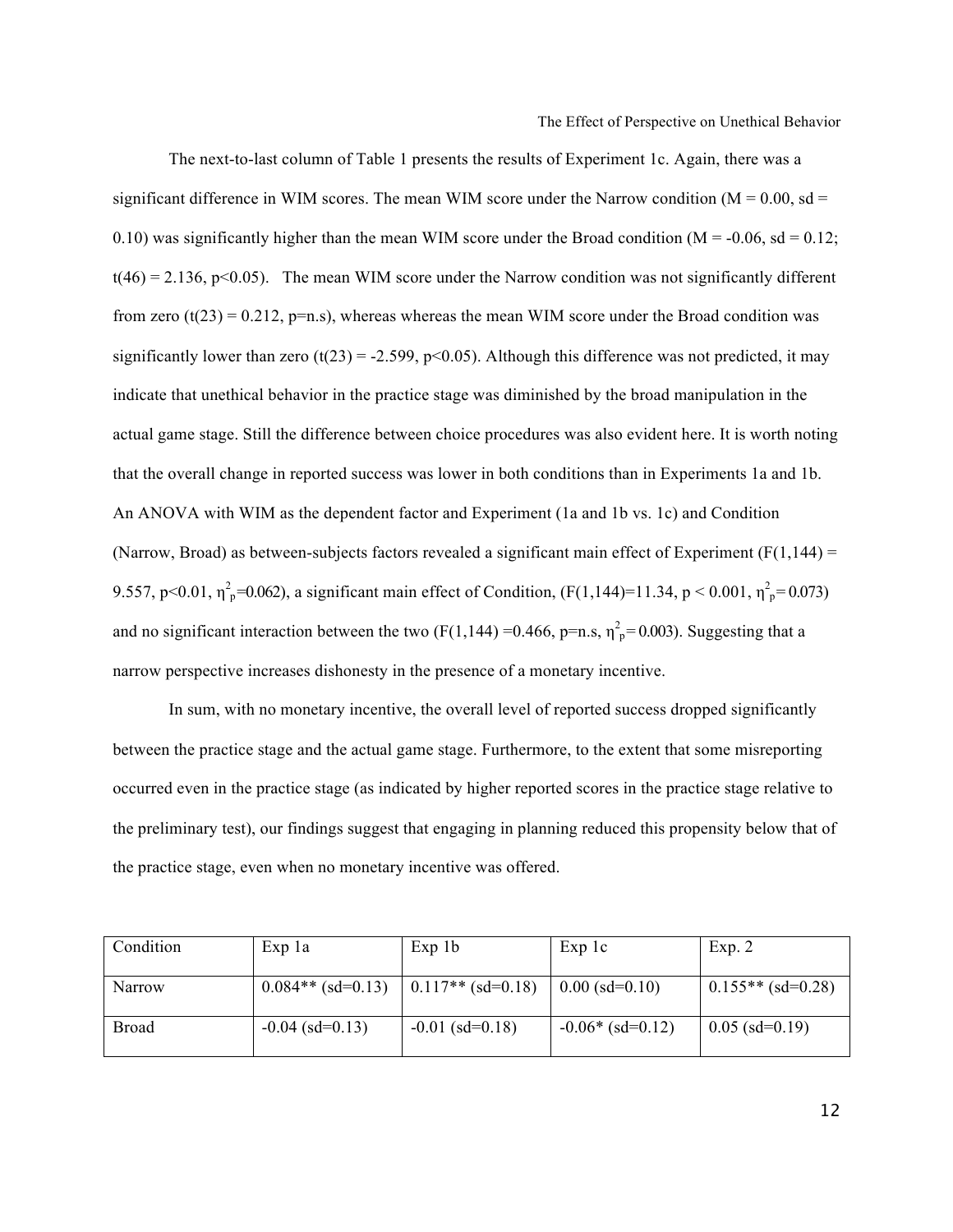*Note* \* indicates that the Mean WIM score is significantly different from zero (chance level) at the p<0.05 level. \*\* indicates that the mean WIM score is significantly different from zero (chance level) on the p<0.01 level.

#### Discussion

Taken together the results of the three experiments provide a coherent picture with regard to ethical behavior: The results of Experiment 1a showed that a narrow perspective led to less ethical behavior than a broad perspective. The results of Experiment 1b replicated these results and ruled out hindsight bias as an alternative explanation. Finally, the results of Experiment 1c indicated, not surprisingly perhaps, that the presence of some external motivation – monetary in our case – may be a pre-requisite for the emergence of unethical behavior.

#### **Experiment 2: The effect of priming**

The results of our first few experiments suggested that individuals are more likely to act dishonestly when the choice procedure allows them to segregate their decisions. We hypothesized that the initial requirement to choose the number of easy and difficult questions in the *Broad* conditions would trigger an integrative broad perspective, in contrast with the narrow perspective in the *Narrow* conditions. Although the possibility to behave unethically existed in both conditions, the initial requirement to consider the whole set of questions evoked a broad perspective, and thus affected participants' ethicality. In Experiment 2, we tested the generality of the broad vs. narrow perspective effect by applying another manipulation – one of priming. All participants performed the same trivial-pursuit style game under the *Narrow* choice procedure, but some participants were primed to adopt a broad, high-level perspective and others were primed to adopt a narrow, low-level perspective.

#### Method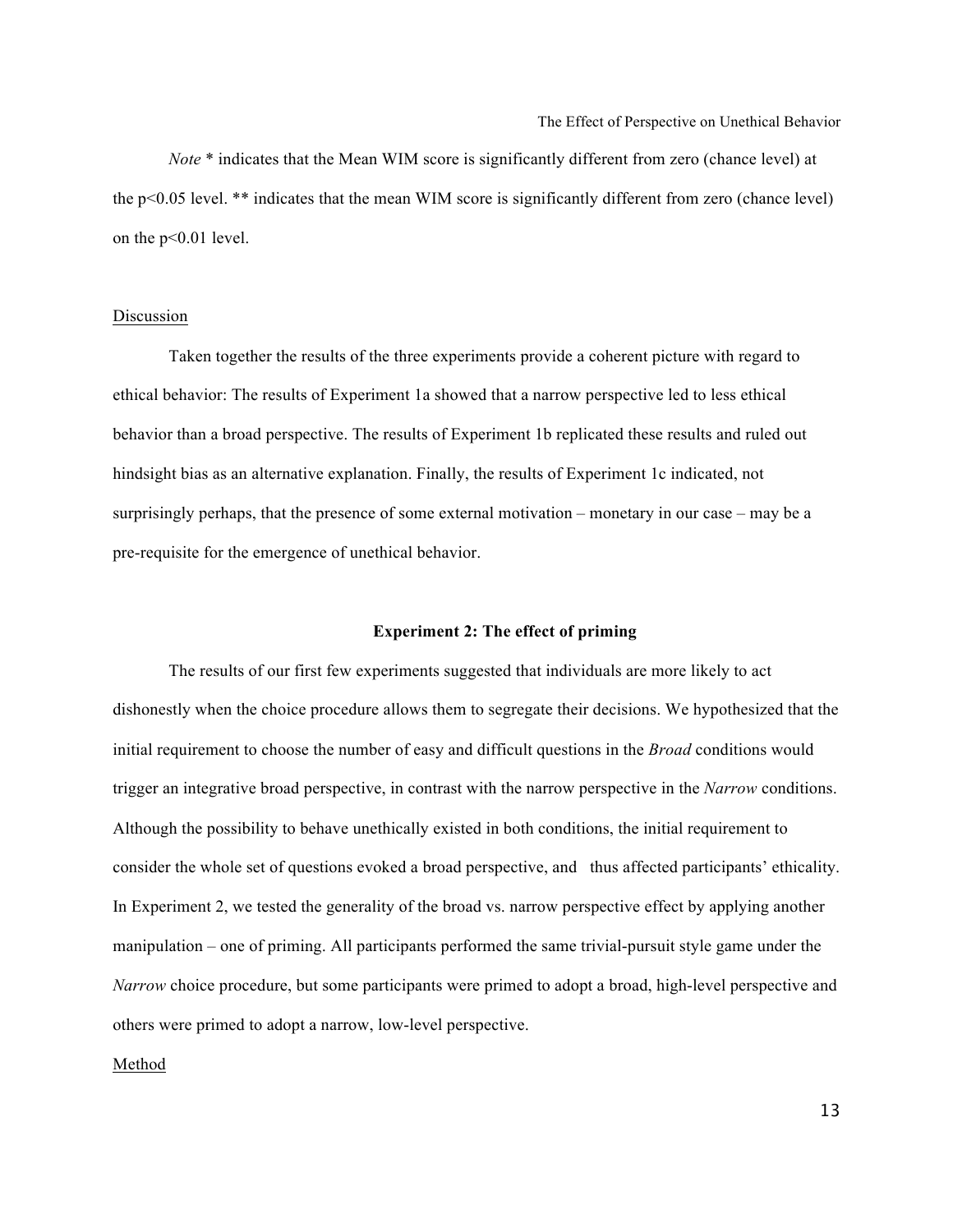Experiment 2 also employed the *Is that the answer you had in mind?* trivia game used in the *Narrow* condition of Experiment 1a. We employed a shorter version that consisted of only 10 questions in each stage. The priming manipulation was introduced before the second, real-game stage, involved and was varied on three levels: *Broad*, *Narrow 1Q* and *Narrow 10Q*. All participants received a sheet of paper and read the following: "Sometime in the near future we plan to include additional questions on geography – a topic you will not be asked about in the current experiment. We would appreciate it if you could spare a couple of moments of your time to answer the following question(s)." Participants in the *Broad* condition were asked to rate their knowledge of geography on a 10-point scale ranging from poor knowledge to excellent knowledge. Participants in the *Narrow 1Q* condition were asked to answer one multiple-choice question concerning the name of a European capital. Participants in the *Narrow 10Q*  condition were asked to answer 10 multiple-choice general knowledge questions on geography. We expected broad condition priming to evoke a different perspective than the two forms of narrow condition priming, because estimating one's own knowledge is a higher, more abstract process than answering a specific question. Under all priming conditions, the participants chose the difficulty level of the upcoming question (easy or difficult) before each trial (as in the Narrow condition of Experiment 1a).

Participants: Ninety-four students participated in the experiment (32 in the *Broad, 30* in the *Narrow 1Q* and 32 in the *Narrow 10Q* conditions). The participants were recruited through signs inviting students to participate in an interesting experiment for a monetary reward. They were randomly assigned to one of three experimental conditions, with the goal of assigning an equal number of males and females to each condition. None of the participants took part in any of our other experiments.

#### Results

Manipulation check. In order to ascertain that the Narrow/Broad manipulation indeed affected participants' perspectives, we conducted the following manipulation check. Eighty students played the first, non-consequential, practice stage of the game, this time without the opportunity to cheat. Following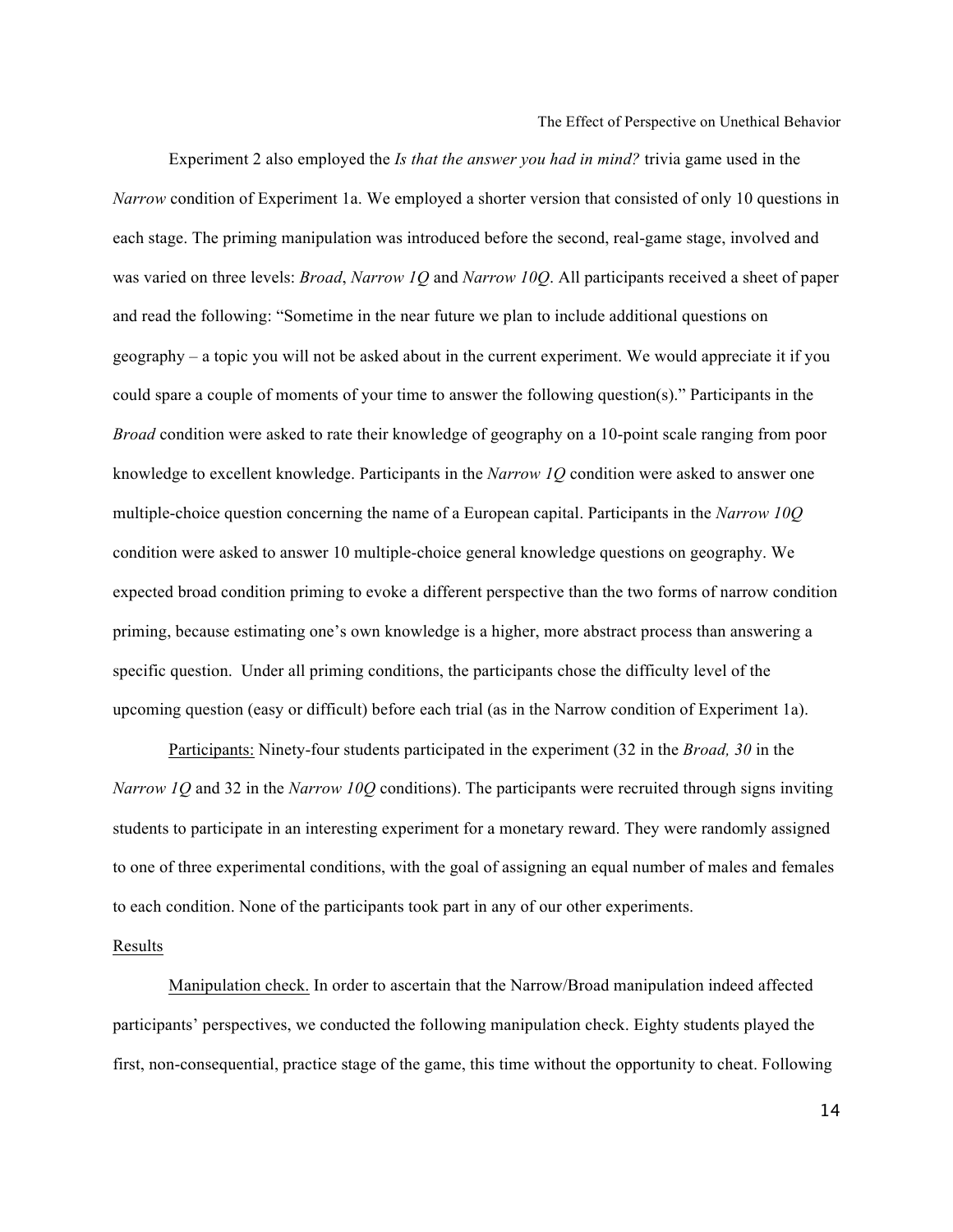the practice stage, the participants underwent either the *Broad* or the *Narrow 1Q* manipulations and completed the same Hebrew adapted version of the Vallacher & Wegner (1989) BIF questionnaire used in Experiment 1. None of the students taking part in the manipulation check participated in the main part of the experiment.

The BIF questionnaire results showed that the mean proportion of participants selecting the highlevel option was greater in the *Broad* condition than in the *Narrow* condition (M = 0.56 vs M = 0.50). A t-test revealed a significant difference between the *Broad* and *Narrow* conditions (t(22) = 2.86, p < 0.01), suggesting that the choice procedure affected the participants' perspectives.

Main results: The increase in levels of reported success was the same for the Narrow 1Q and the Narrow *10Q* conditions. The WIM score in the *Narrow 1Q* condition was 0.17, whereas the mean score in the Narrow *10Q condition was*  $0.18$ ,t(60) = 0.93, p = n.s.). Because there was hardly any difference between the conditions, we combined the two Narrow conditions and compared performance in them to that in the *Broad* condition.

As in the previous experiments, our main dependent measure was the change in reported success from the first (practice) stage, to the actual game stage. The last column of Table 1 shows that the mean improvement (WMI) in the *Narrow* priming conditions (M = 0.155, sd = 0.28) was larger than that in the *Broad* priming condition (M = 0.05, sd = 0.19). A comparison of the WMI in the *Narrow* and *Broad* conditions revealed the difference between conditions was significant  $(t(85) = 2.11, p = 0.038;$  a test for unequal variances was required).

Finally, as in Experiments 1a-1c, the overall improvement in the *Narrow* priming conditions was significantly different from zero (t(61)=4.33, p<0.001), whereas the overall improvement in the *Broad* condition was not significantly greater than zero  $(t(31) = 1.52, p = 0.14)$ . These results are consistent with those of Experiment 1 and provide further evidence that people's perspectives toward their actions affect the ethical choices that they make.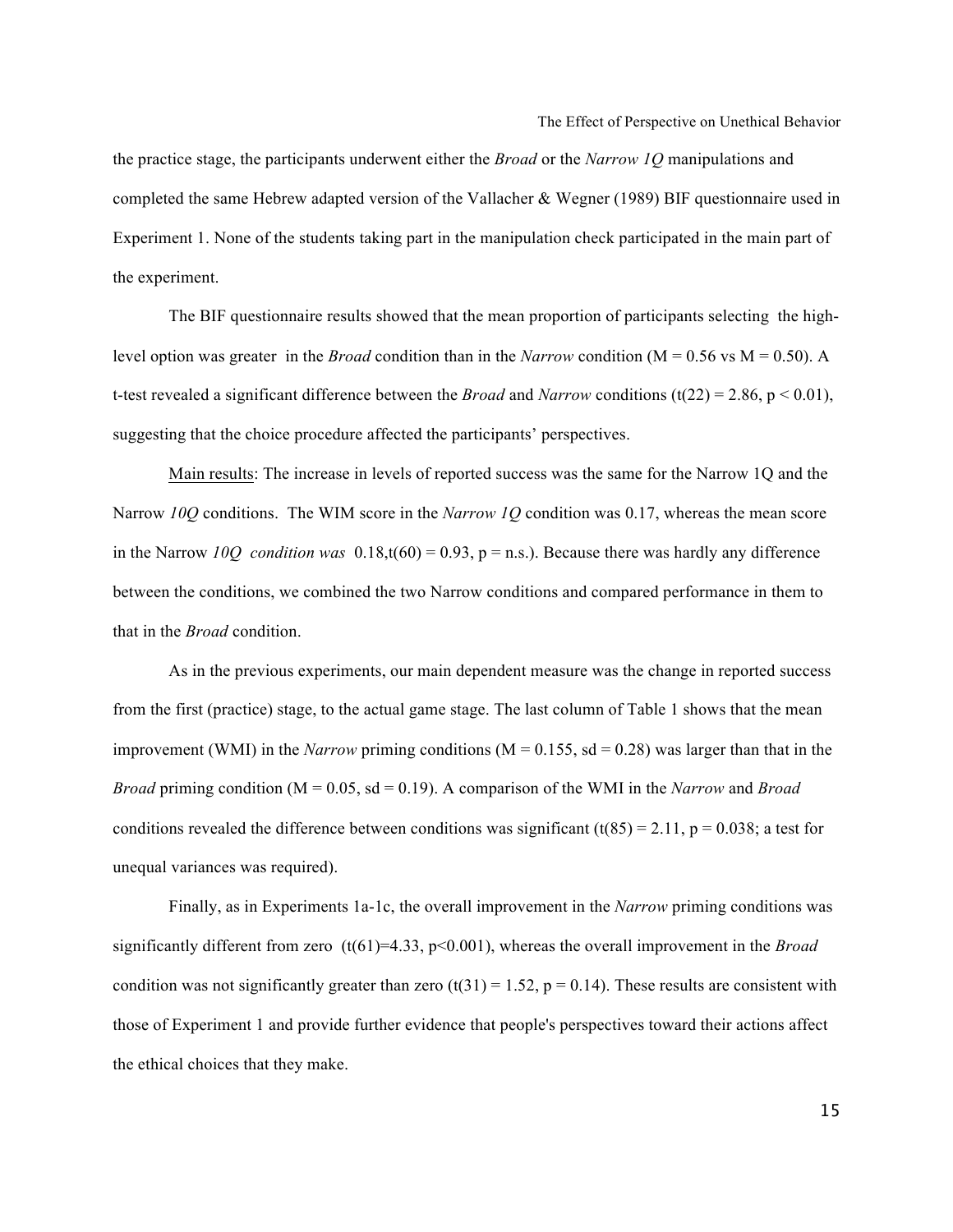#### **General Discussion**

Our research examined the effect of people's perspectives on their dishonest behavior. Our main hypothesis was that dishonest behavior is more likely to occur under narrow perspectives, when people consider each choice they make in isolation, rather than under broad perspectives, when people consider the aggregate consequences of their choices. Experiment 1a –in which we introduced a new indirect measure of assessing dishonest behavior, the Weighted Improvement Measure (WIM) – provided initial evidence in support of our hypothesis. Its results demonstrated that dishonest behavior is more pervasive when people can segregate their choices (e.g., when they make sequential choices), than when they plan ahead, making an initial aggregate choice. This result was evident although the actual decision to be dishonest was made separately for every question under both perspective manipulations. Experiment 1b tested whether the effect observed in Experiment 1a was due to a hindsight bias, the "I knew it all along" feeling that is so common in retrospect. Although participants were required to write down their answers before reporting their success or failure, the results replicated the findings of Experiment 1a, thus ruling out an explanation in terms of hindsight bias. Experiment 1c tested whether the effect of perspective on ethical behavior occurs only when there is an external motivation to engage in unethical behavior. The results showed that, although overall removing the monetary incentive diminished unethical behavior, the effects of perspective on this level persisted even in the absence of such incentives. Finally, Experiment 2 manipulated perspectives through priming. The results of this manipulation yielded a similar pattern of results to those obtained in Experiments 1a-1c. In addition, the results of this experiment indicate that the tendency to report higher than expected success under narrow perspective is not an artifact of making sequential choices.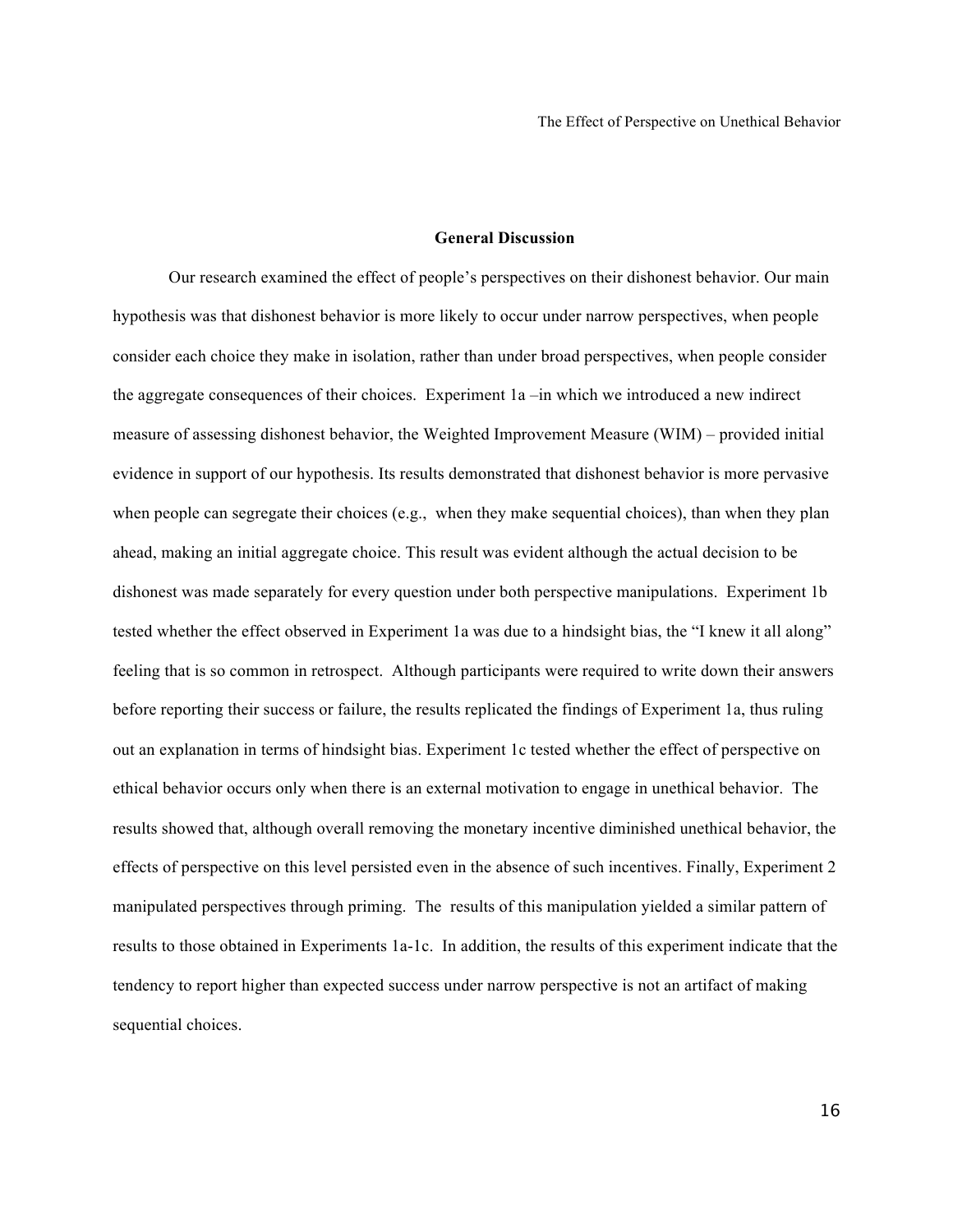Our research contributes to the growing literature on the psychology of dishonest behavior by identifying perspective as an important factor affecting the extent of such behavior. Current theories of unethical behavior can accommodate the role of perspective. For example, in line with bounded ethicality theory (Chugh et al., 2005; Bazerman & Tenbrunsel, 2011), we submit that violations of ethicality are more likely to go undetected under narrow perspective. Furthermore, segregation, prompted by a narrow perspective, decreases the chances of considering the cumulative implications of one's unethical behavior, hence its effect on unethical behavior is compatible with the predictions of self maintenance theory (Mazar et al. 2008). The current research also contributes to the literature on joint vs. separate evaluations, by showing that people tend to behave more unethically in a situation that allows them to segregate their ethical choices.

Dishonest behavior seems to involve many social concerns (Aquino & Reed, 2002). The advantage of the paradigm we developed is that participants can behave dishonestly without the risk of being exposed. A drawback of this paradigm is that we cannot tell whether any of the 242 students who participated in our experiments actually cheated on any single question. Nevertheless, we can indirectly assess the extent of an individual's dishonest behavior by comparing his/her performance in the training stage, in which there is no monetary incentive to cheat, with performance in the actual game stage, in which there is a monetary incentive to cheat. Our conclusions are therefore restricted to the group level. We believe, however, that this restriction does not prevent us from testing (and corroborating) the research hypotheses. In other words, the fact that a greater than expected rate of improvement was observed under conditions that promoted a narrow perspective but not under conditions that promoted a broad perspective supports our hypothesis.

The results of our research suggest that perspective may be induced by manipulations of choice procedure or by priming. This opens opportunities for real-world applications. For instance, organizations may try to reduce the "borrowing" of office supplies by workers simply by asking them to estimate in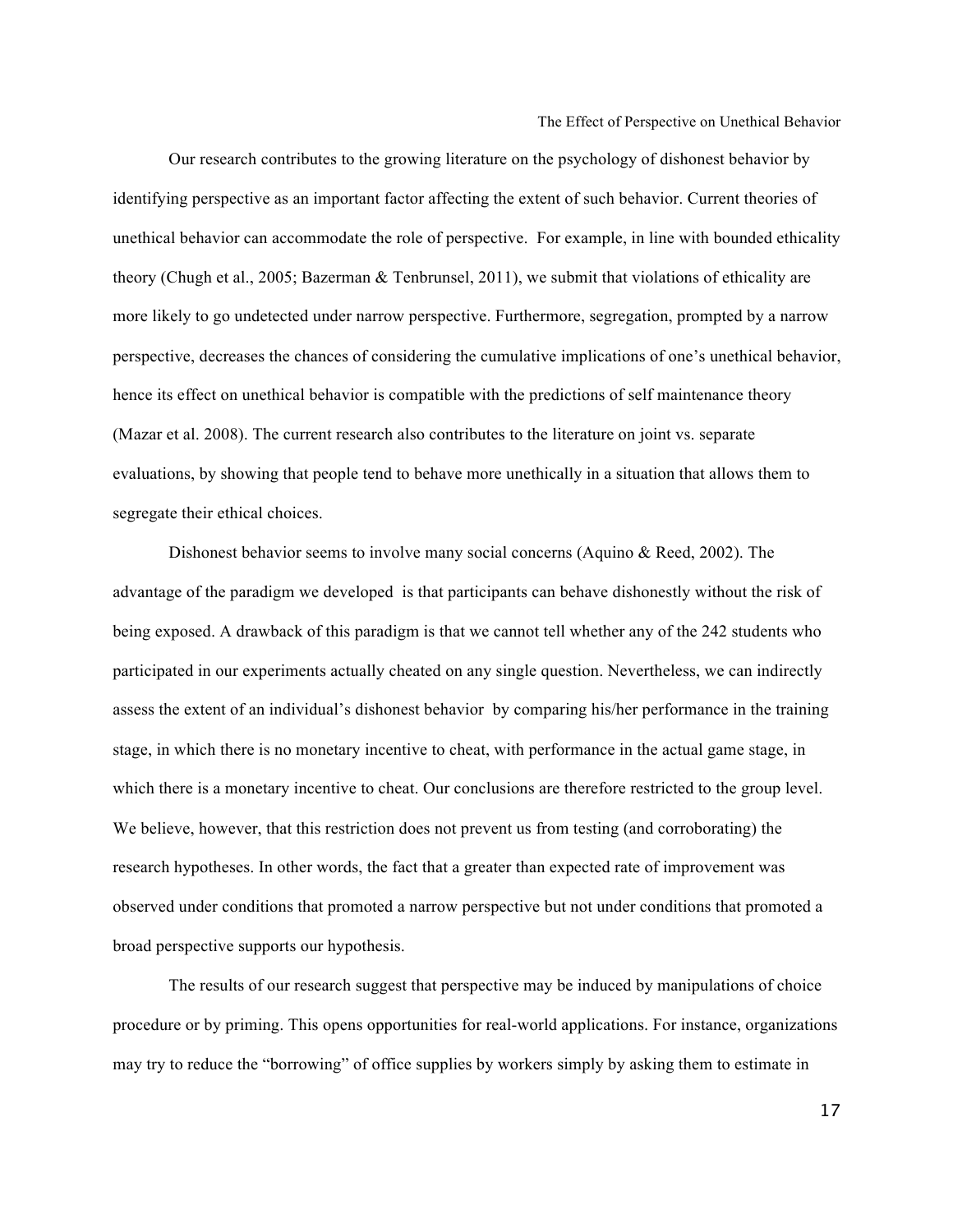advance the supplies they will need over a certain period of time. And managers and workers may use other procedures that induce a broader view of employees' roles to promote ethical behavior.

Finally, our findings suggest that a broad perspective promotes ethical behavior partly because as an aggregate, one's unethical choices are likely to exceed one's ethical standards. But the question whether there are situations in which the broad perspective actually promotes unethical behavior remains open. For example, if people realize that their aggregate choices still fall below an ethical norm, then would that induce, rather than inhibit future unethical behavior? Research on moral licensing, which shows that the choice to behave morally is a balancing act between the desire to maintain a positive self concept and the cost of doing so (e.g. Scadeva, Iliev, & Medin, 2009; Shalvi, Handgraaf, & De Dreu, 2011), suggests that taking the broader perspective could, at times, also have a detrimental effect. We leave this question open for future research.

#### Conclusions

People like to think that their ethical standards are firmly rooted in inherent values, and that they have a fixed threshold beyond which any behavior would be unacceptable. In the current research we show that the threshold of unacceptable behavior is not fixed. Rather, it depends on the perspective through which people view their actions. Actions that are made under a broad perspective tend to be evaluated by more stringent standards than actions that are made under a narrow perspective.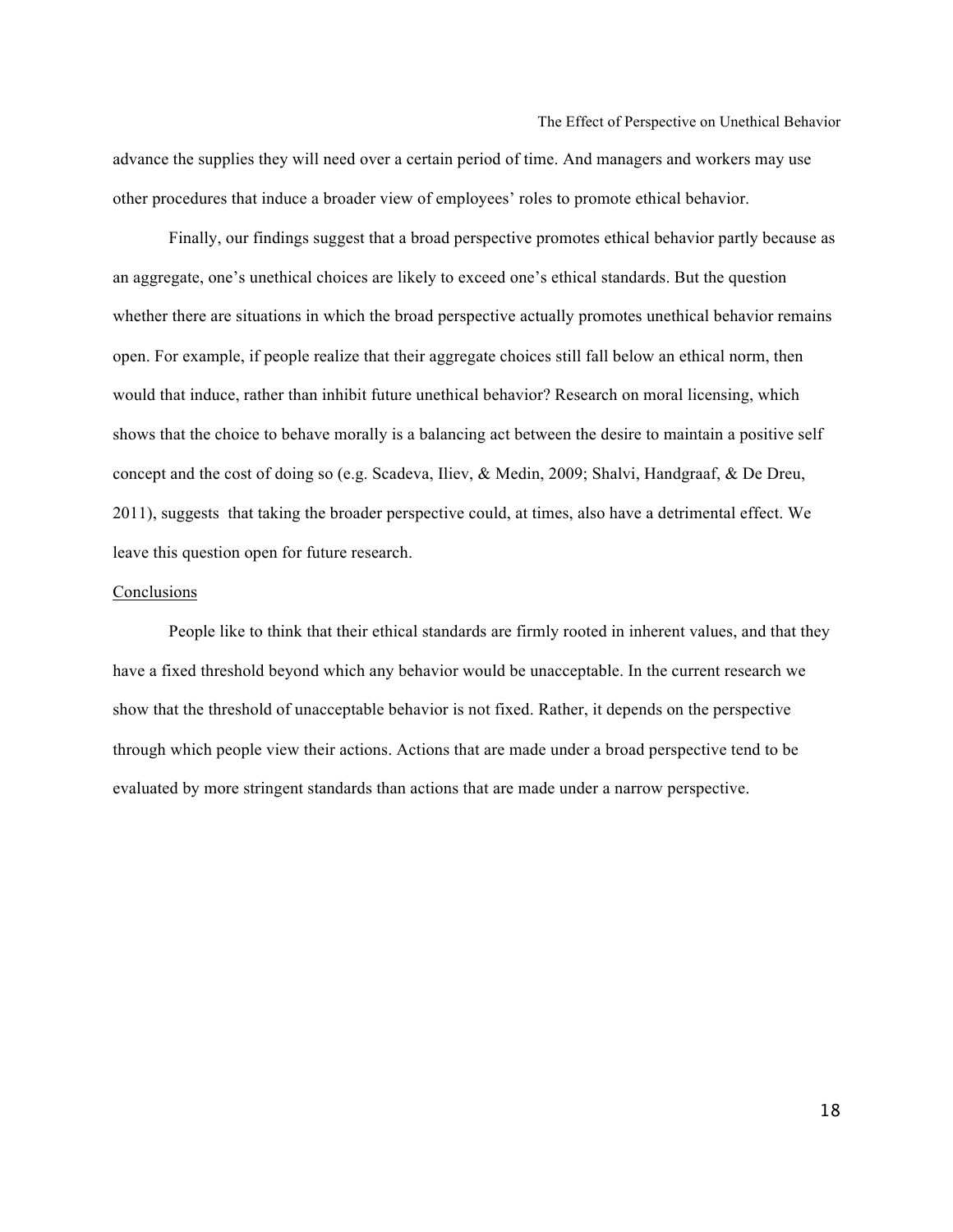#### References

- Aquino, K., & Reed, I. A. (2002). The self-importance of moral identity, *Journal of Personality and Social Psychology, 83*, 1423-1440.
- Association of Cerified Fraud Examiners (2008). In *ACFE Report on the Naion on Occupational Fraud & Abuse.* Retrieved July 28, 2011, from http://www.acfe.com/documents/2008-rttn.pdf
- Banaji, M. R., Bazerman, M.H., & Chugh, D. (2003). How (un)ethical are you? *Harvard Business Review*, *81*, 56–64.
- Baumeister, R. F. (1998). The self. In D. T. Gilbert, S. T. Fiske, & G. Lindzey (Eds.), *Handbook of social psychology* (4th ed., pp. 680-740). New York: McGraw-Hill.
- Bazerman, M. H., Gino, F., Shu, L. L., & Tsay, C. (2011). Joint evaluation as a real world tool for managing emotional assessment of morality. *Emotion Review*, 3(3), 290-292.
- Bazerman, M. H, Moore, D. A., Tenbrunsel, A. E., Wade-Benzoni, K. A. & Blount, S. (1999). Explaining how preferences change across joint versus separate evaluation. *Journal of Economic Behavior and Organization*, *39*, 41–58.
- Bazerman, M. H., Tenbrunsel, A. E., & Wade-Benzoni, K. A. (1998). What I want to do versus what I should do: A theoretical explanation for preference reversals. *Academy of Management Review*, 23, 225–241.
- Bazerman, M. H., & Tenbrunsel, A. E. (2011). *Blind spots: Why we fail to do what's right and what to do about it.* Princeton University Press.
- Bem, D. (1972). Self perception theory. In L. Berkowitz (Ed.), *Advances in experimental social psychology* (Vol. 6 pp. 1 – 62). New York: Academic Press.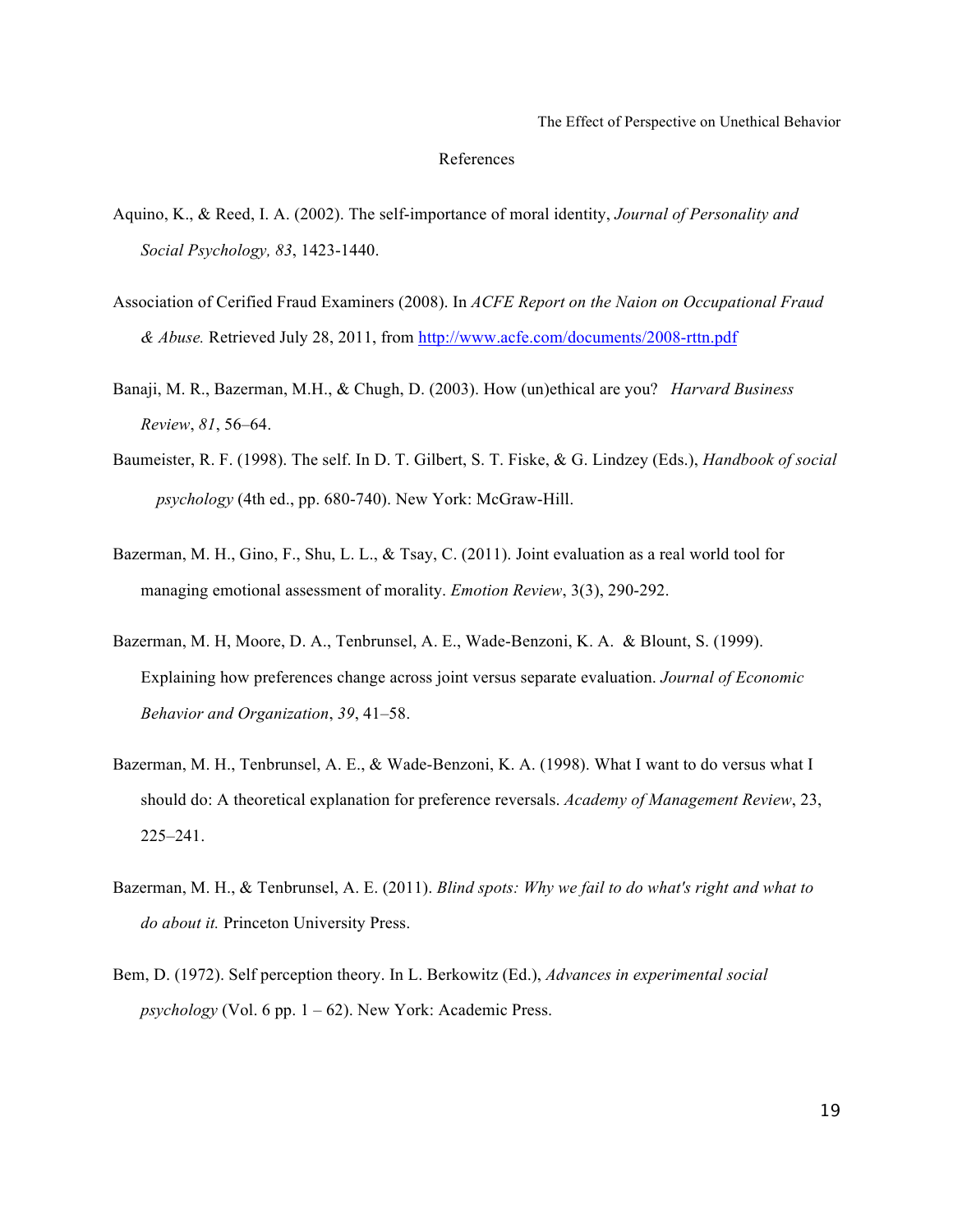- Cain D. M., Loewenstein, G., Moore, D. A. (2005). The dirt on coming clean: Perverse effects of disclosing conflicts of interest. *Journal of Legal Studies*, *34***,** 1-25.
- Chance, Z., Norton, M., Gino, F., & Ariely, D. (2011). Temporal view of the costs and benefits of selfdeception. *Proceedings of the National Academy of Sciences.* In press.
- Chugh, D., Bazerman, M. H., & Banaji, M. (2005). Bounded ethicality as a psychological barrier to recognizing conflicts of interest. In D. A. Moore, D. Cain, G. Loewenstein, & M.H Bazerman (Eds.), *Conflict of interest: Challenges and solutions in business, law, medicine, and public policy* (pp. 74– 95). New York: Cambridge University Press.
- DePaulo, B. M., Kashy, D. A., Kirkendol, S. E., Wyer, M. M., & Epstein, J. A. (1996). Lying in everyday life. *Journal of Personality and Social Psychology, 70*, 979-995.
- Eyal, T., Liberman, N., & Trope, Y. (2008). Judging near and distant virtue and vice. *Journal of Experimental Social Psychology, 44,* 1204-1209.
- Eyal, T., Sagristano, M. D., Trope, Y., Liberman, N., & Chaiken, S. (2009). When values matter: Expressing values in behavioral intentions for the near vs. distant future. *Journal of Experimental Social Psychology, 45*, 35-43.
- Fischhoff, B. (1975). Hindsight is not equal to foresight: The effect of outcome knowledge on judgment under uncertainty. *Journal of Experimental Psychology: Human Perception and Performance, 1*, 288-299.
- Gino, F., Ayal, S., & Ariely, D. (2009). Contagion and differentiation in unethical behavior: The effect of one bad apple on the barrel. *Psychological Science, 20*, 393-398.
- Gino, F., Bazerman, M. H. (2009). When misconduct goes unnoticed: The acceptability of gradual erosion in others' unethical behavior. *Journal of Experimental Social Psychology*, *45*, 708-719.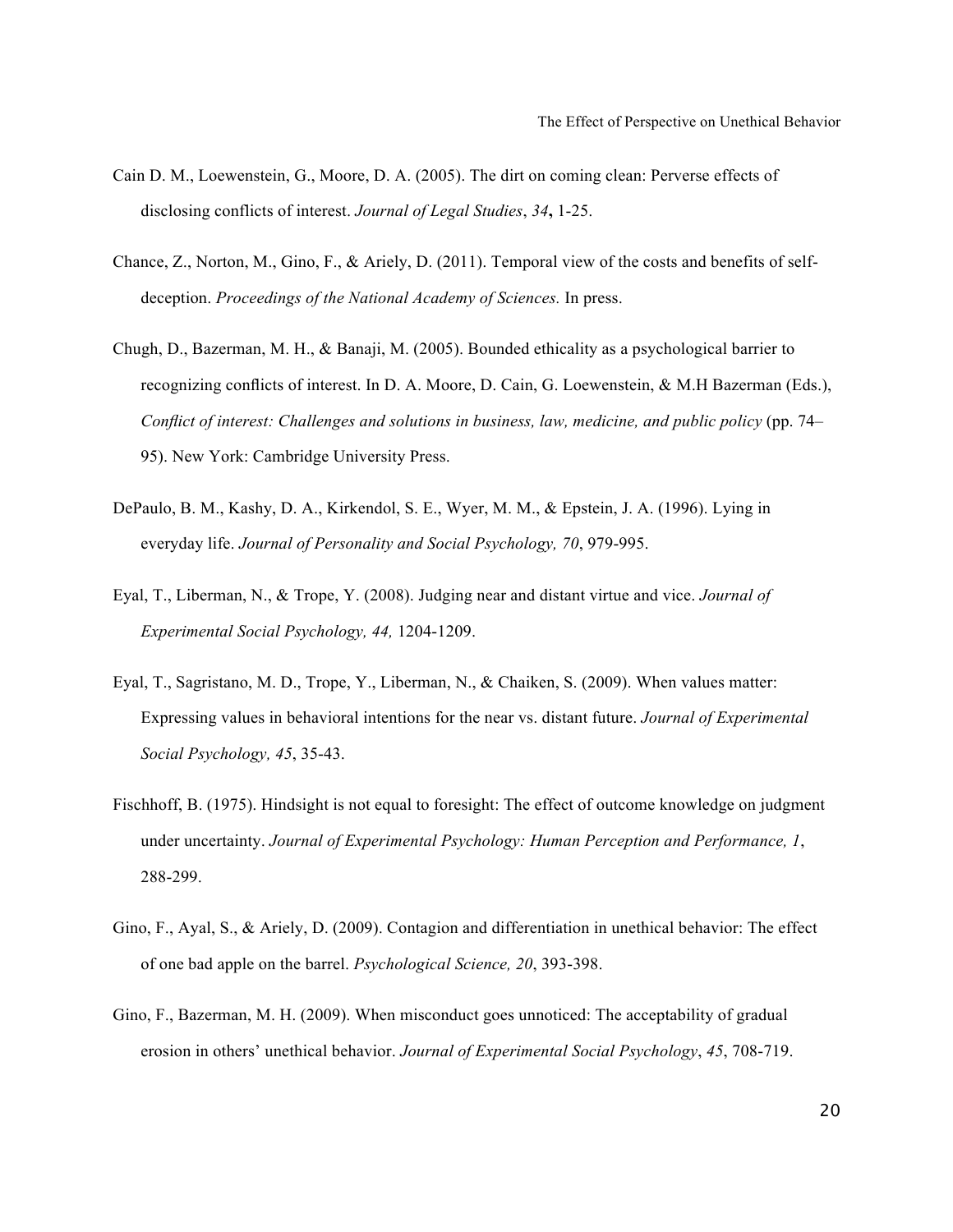- Gino, F., Shu, L. L., & Bazerman, M. H. (2010). Nameless + Harmless = Blameless: When seemingly irrelevant factors influence judgment of (un)ethical behavior. *Organizational Behavior and Human Decision Processes, 111(2), 102-115.*
- Gino, F., Norton, M. I., & Ariely, D. (2010). The counterfeit self: The deceptive costs of faking it. *Psychological Science*, *21,* 712-720.
- Irwin, J. R., Slovic, P., Lichtenstein, S., & McClelland, G. H. (1993). Preference reversals and the measurement of environmental values. *Journal of Risk and Uncertainty, 6*, 5–18.
- Kern, M., & Chugh, D. (2009). Bounded ethicality: The perils of loss framing. *Psychological Science, 20*, 378-384.
- Mazar, N., Amir, O., & Ariely, D. (2008). The dishonesty of honest people: A theory of self-concept maintenance. *Journal of Marketing Research*, *45*, 633–644.
- Mazar, N., & Zhong, C. B. (2010). Do green products make us better people?. *Psychological Science*, *21*, 494-498.
- Mead, N. F., Baumeister, R. F., Gino,F., Schweitzer, M. E, & Ariely, D. (2009). Too tired to tell the truth: Self-control resource depletion and dishonesty, *Journal of Experimental Social Psychology, 45*, 594-597.
- Ritov, I., & Baron, J. (2010). Joint presentation reduces the effect of emotion on evaluation of public actions. *Cognition and Emotion,* 25(4), 657 – 75.
- Sachdeva S., Iliev R., & Medin D. L. (2009). Sinning saints and saintly sinners: The paradox of moral self-regulation. *Psychological Science*, 20, 523–528.
- Schurr, A., Rodensky, D., & Erev, I. (2012). The effect of unpleasant experiences on evaluation and behavior. *Manuscript under review*.